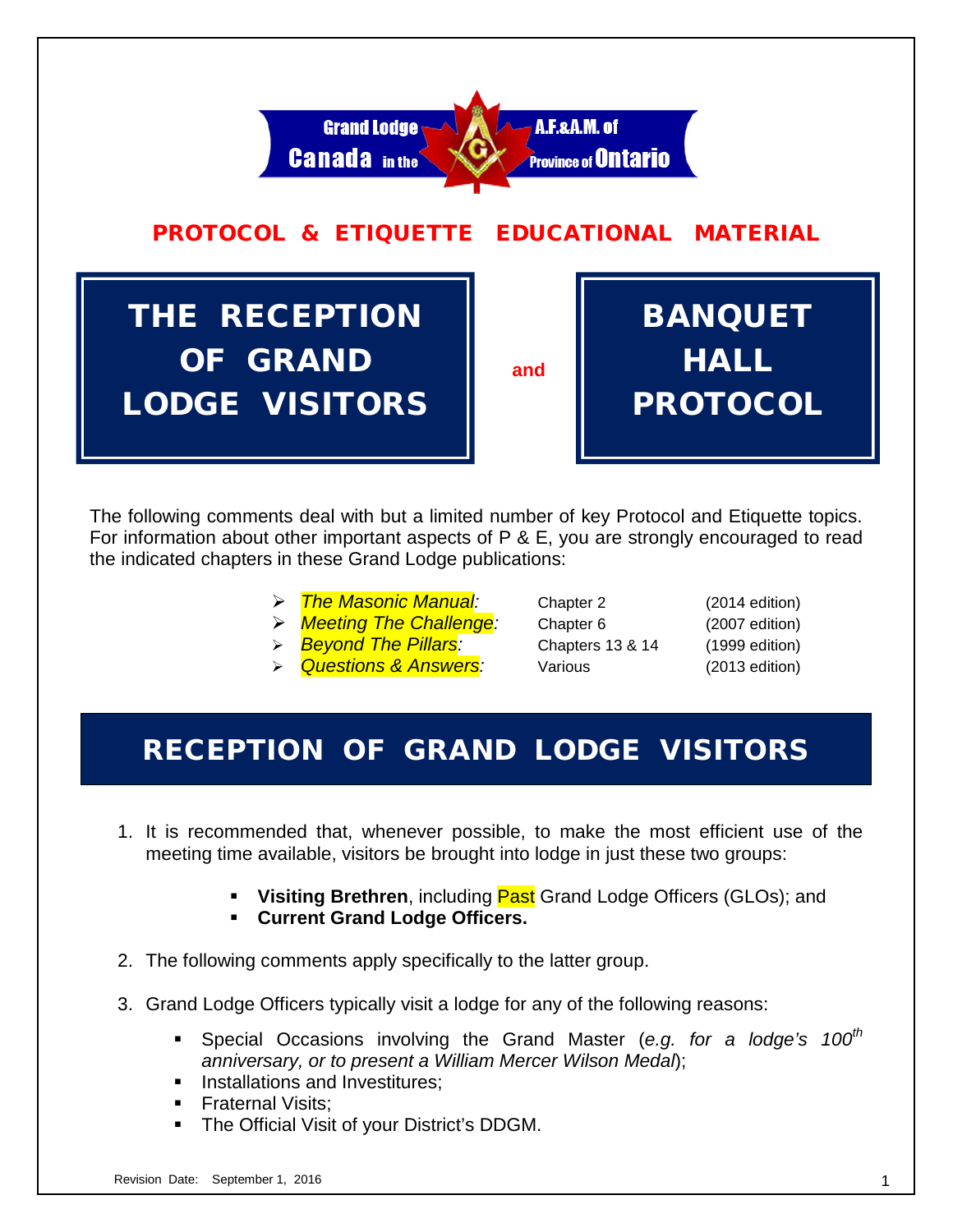- 4. When the Grand Master leads the delegation of GLOs, it is customary for the Director of Ceremonies of the **lodge** to present him and any other GLOs who are entitled to assume the gavel by right of office (and thus also to be received under the wands), i.e. any Past Grand Master, the Deputy Grand Master, and the District Deputy Grand Master (of the District).
- *5.* If several other current GLOs are in the delegation accompanying the Grand Master, it is the usual custom for the **Grand Director of Ceremonies**, (or the Assistant Grand Director of Ceremonies), to introduce these other **current** GLOs. *(After presenting the GM/PGM/DGM/DDGM, the lodge D of C then introduces the Grand D of C, who in turn introduces the other current GLOs.)*
- 6. At Installations, Investitures, or Official Visits, the local tradition in the District may include another delegation, such as the Worshipful Masters of the District. In such case, the visitors could be brought into lodge in three groups, in this order:
	- **Visiting Brethren**, including Past Masters and Past Grand Lodge Officers;
	- **Worshipful Masters** of the District;
	- **Current Grand Lodge Officers.**
- 7. Notes:
	- On his **Official Visit**, the DDGM is to be brought into lodge last and alone. He would therefore be the sole member of the final "group".
	- While the DDGM is to be formally received into lodge, under the wands, on the occasion of his **FIRST VISIT** to that lodge, (assuming such first visit is not his Official Visit), he would **not** enter last and alone. Any other current GLOs who may be present on the DDGM's first visit would accompany the DDGM when he enters.
- 8. You are reminded that it is improper for visiting Worshipful Masters to wear their collars at Installations. As indicated in *The Masonic Manual*, the WM only wears his collar:
	- **Within his own lodge;**
	- **When CONDUCTING a Divine Service;**
	- When CONDUCTING a Memorial Service;
	- When attending a Grand Lodge Communication;
	- When attending an Official Visit with the DDGM in his District; and
	- When attending a Divine Service conducted by the DDGM.
- 9. While still on the topic of Installations, the Installing Master and the Installing Board often enter as a group, together with the **current** GLOs. In such cases the Installing Board would enter and line up along the North and South, while the current GLOs would assemble in front of the altar, in the West, (in descending order of rank).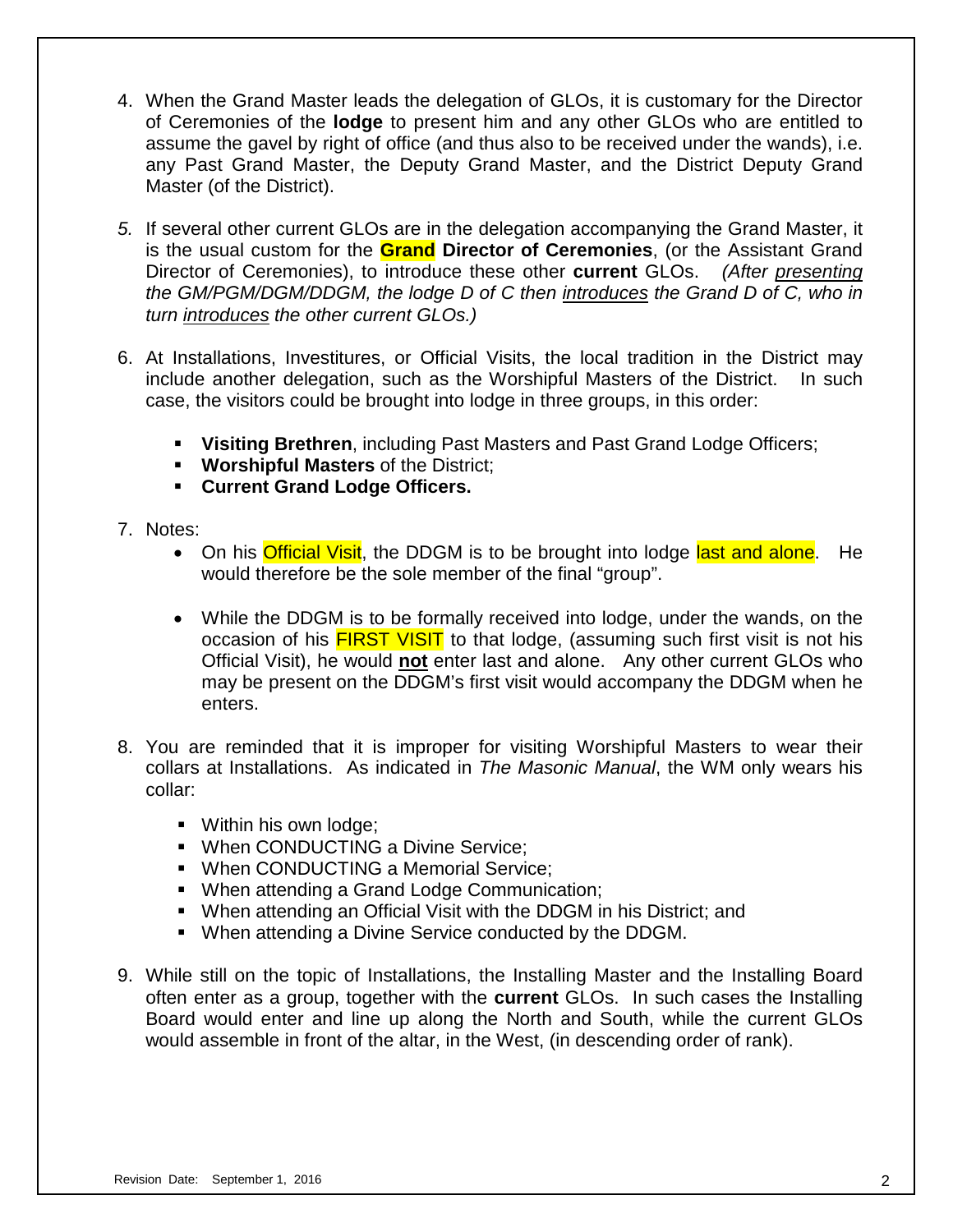# **. FRATERNAL VISITS OF CURRENT GRAND LODGE OFFICERS .**

*It is very unusual for PAST GRAND LODGE OFFICERS to be included and introduced in the delegation of current Grand Lodge Officers. It is more common to include them with the Visiting Brethren.*

- 1. Please note the following comments apply to the Fraternal Visits of **current** GLOs.
- 2. It is expedient and efficient to line up the delegation in the vestibule before the Tyler knocks to announce the distinguished visitors. The current GLOs should be arranged by the Director of Ceremonies in order of rank - led by the most senior rank – and in descending order.
- 3. In our Grand Jurisdiction, it is the prerogative of the Grand Master, (as per Section 90 of the *Constitution*), to establish the Order of Introduction of current GLOs. This Order is revised every year and is published shortly after the Annual Communication.
- 4. Once finalized, each lodge is provided with the list of all current GLOs by rank, detailing the specific order in which they are to be either **PRESENTED** or **INTRODUCED**. *(Note and understand the difference.)* Every Tyler and D of C should obtain a copy of this list from their Lodge Secretary.
- 5. For your ready reference, a copy of the current list is included with these notes, as part of the Appendix.
- 6. This method of conducting Grand Lodge visitors into lodge, by descending order of rank, has several advantages:
	- (a) When space in the West is at a premium, it is obviously easier for the D of C, the Deacons, and the senior GLO(s) to enter the lodge and approach the altar when there are no other GLOs in their path.
	- (b) In smaller lodges, it can sometimes be almost a physical impossibility for the senior GLO(s) and the Deacons to manoeuvre through the line(s) of lesser ranks and also to remain under the wands at the same time.
	- (c) It enables the senior GLO(s) to walk unobstructed to the altar, thus enhancing the dignity, pomp and ceremony associated with his high office.
	- (d) It makes it possible for the senior GLO(s) and the Deacons to attempt to square the lodge, as best they can, as they enter.
	- (e) The remaining GLOs can then follow the most senior GLO(s) into lodge, in order of descending rank, and form up in a line behind him in the West.
- 7. Any visiting GLO who is entitled by his rank to assume the gavel **MUST** be escorted into lodge by the Deacons, under the wands.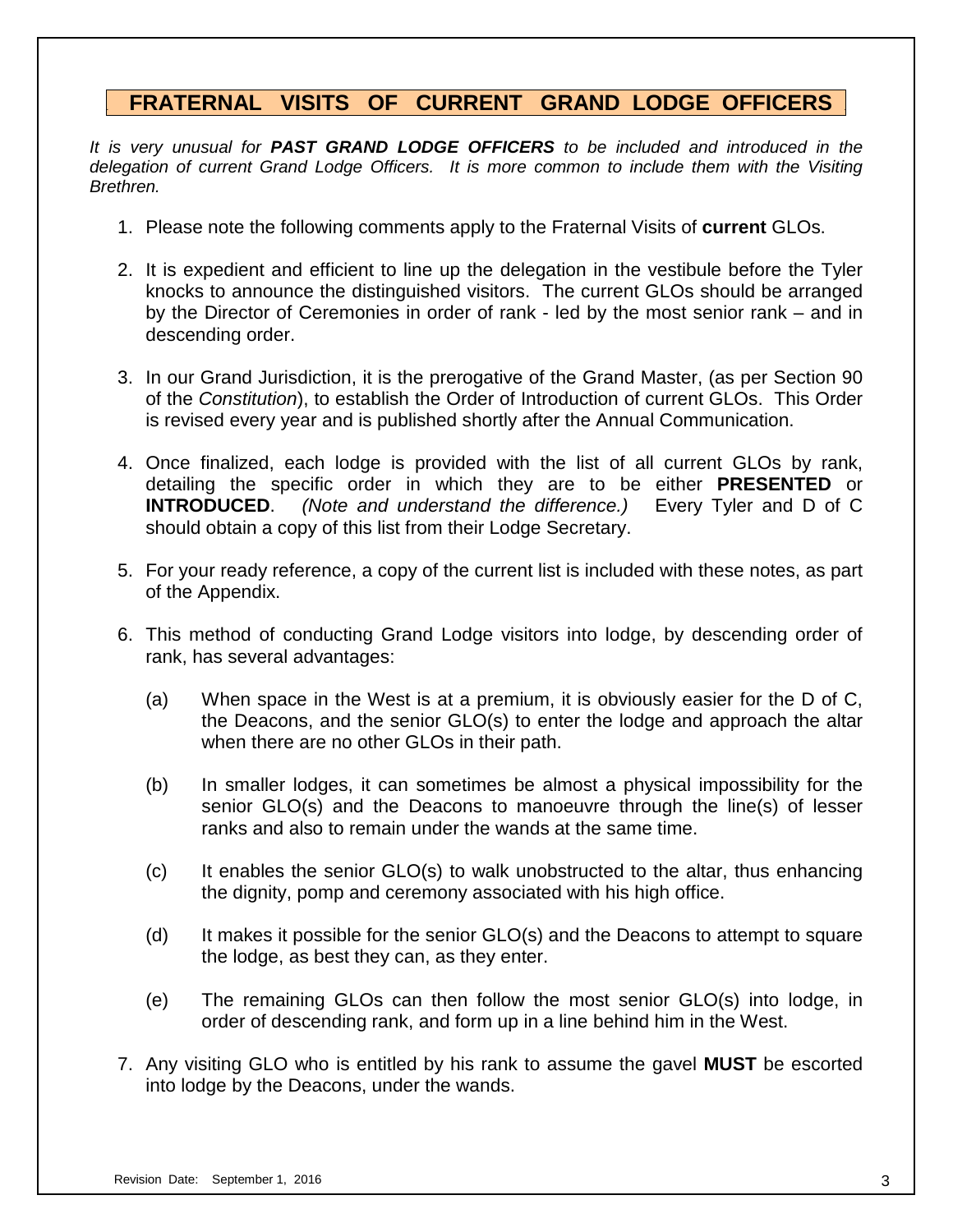- 8. If the visiting GLO is NOT entitled to assume the gavel, the Deacons do not attend with their wands.
- 9. The Director of Ceremonies begins the presentations/introductions with the senior ranking GLO present, then proceeds to the second most senior ranking GLO, working through the remainder in descending order.
- 10.The rest of the introductions would continue in order of descending rank, from North to South, e.g.:



- 11. No more than two GLOs should share the wands. Otherwise it is very awkward for the GLOs and the Deacons to manoeuvre. If there are more than two who are entitled to the wands, those GLOs will decide among themselves who will go under the wands and who will walk behind them. *(When there are two GLOs under the wands, the most senior ranking GLO is on the left.)*
- 12. However, if as a courtesy, a PGM has elected to be the one who walks behind the wands, and he is the **senior ranking** GLO present, he would still be presented first by the D of C.
- 13. Grand Lodge visitors are presented and/or introduced in **descending** order of rank, as per the Grand Lodge's "Order of Introduction", e.g. (if all happen to be present):
	- Grand Master
	- $\triangleright$  Past Grand Master(s)
	- Deputy Grand Master
	- DDGM *("In-District"*)
	- DDGMs (*"Out-of-District*")
	- **≻ Grand Senior Warden**
	- Grand Junior Warden
	- $\triangleright$  Grand Chaplain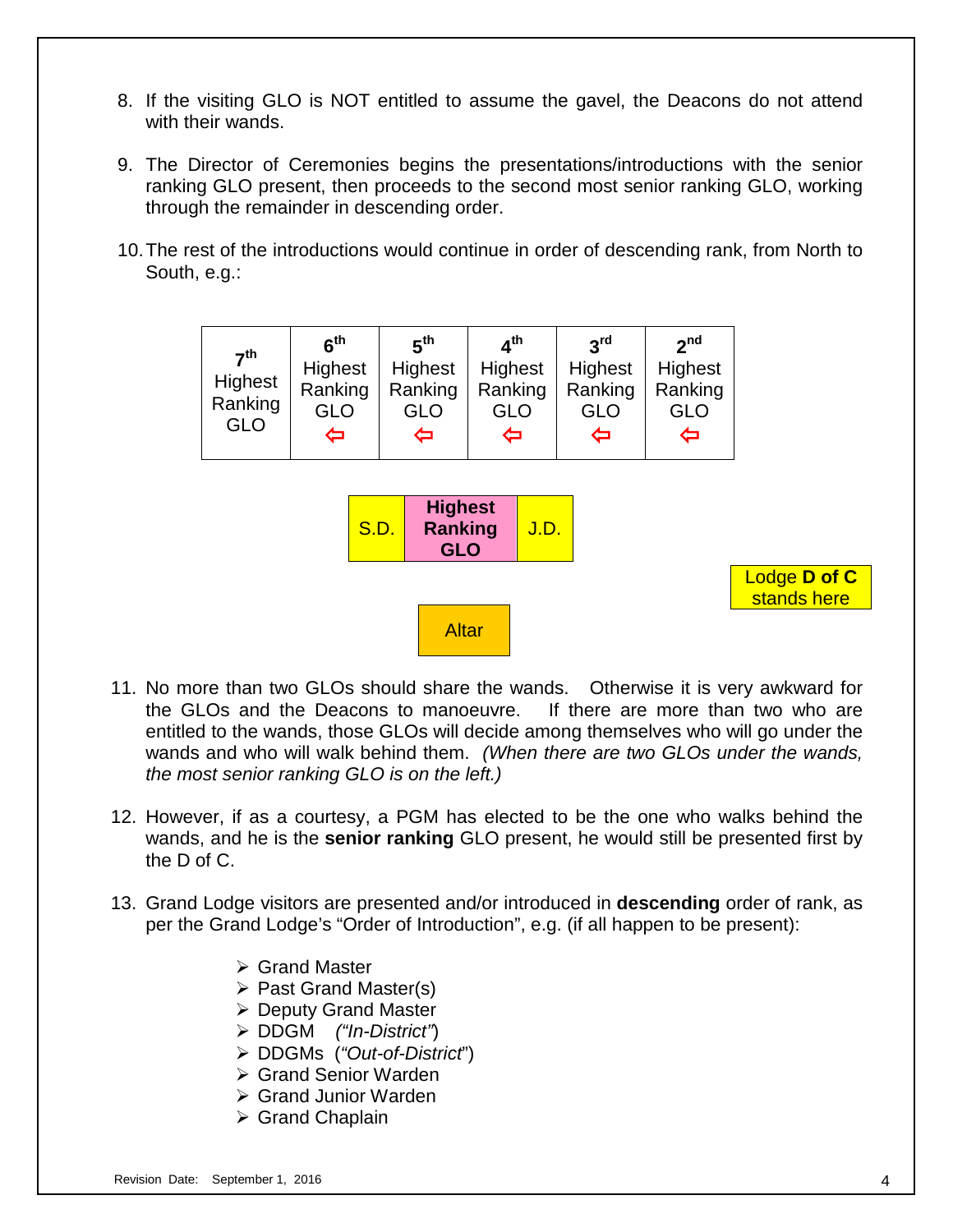- **► Grand Treasurer**
- $\triangleright$  Grand Registrar
- **▶ Grand Director of Ceremonies**
- **Members of the Board of General Purposes**
- **▶ Appointed Very Worshipful Brethren**
- Appointed Very Worshipful Grand Stewards
- 14. The Grand Honours **M U S T** be given to any visitor who is entitled to assume the gavel.
- 15. It is considered a courtesy for the Worshipful Master to give the Grand Honours to other Grand Lodge ranks, but it is not mandatory to do so. (This is something to remember if there is a very full evening ahead and when time is at a premium.) It is also the WM's prerogative to accord the Grand Honours to a Past GLO, to a PM, or to a visiting WM – **but don't overdo it**! Surely according the Grand Honours to three – or four – or five groups in succession only diminishes the significance of this most ancient form of Masonic respect and homage.

*(Refer to Section 15 of the Book of Constitution for the Code for extending the Grand Honours – and for who is eligible to receive them.)*

## **. GRAND SENIOR** and **GRAND JUNIOR WARDENS .**

- 1. When the Grand Master is conducting a meeting, (either of Grand Lodge or a Craft Lodge meeting), the Grand Wardens shall sit in their respective chairs. *(Refer to Section 110 of the Book of Constitution.)*
- 2. When a Grand Warden visits a lodge, (and the Grand Master is not present, or will not be conducting the meeting), then it is a **courtesy** for the Worshipful Master to invite that Grand Warden to sit in "his" chair.
- 3. The Worshipful Master would extend this invitation after the Grand Warden has been introduced and as part of the Worshipful Master's words of welcome to the Grand Warden.
- **4.** However, unless prior arrangements have been made by the WM with the Grand Warden(s) to assume the Warden's chair, it is customary for the Grand Warden to acknowledge the courtesy, but to **decline the WM's invitation.**

## **. ALARM FROM THE TYLER .**

1. When the D of C is ready to bring the Grand Lodge visitors into lodge, he will ask the Tyler to sound an alarm. The Inner Guard, (and the Junior Warden), will then in turn announce the alarm.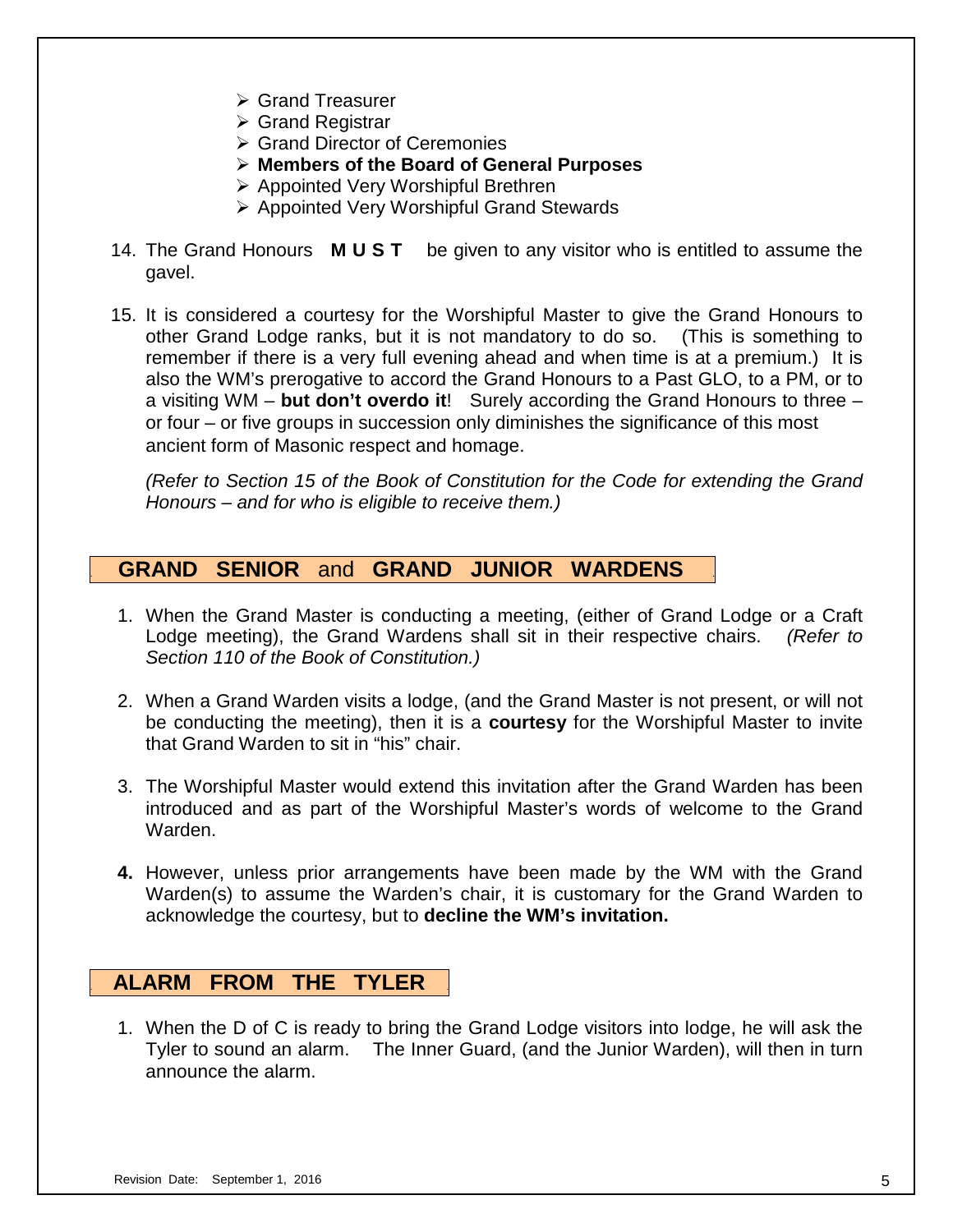- *2.* When the WM instructs the JW to ascertain the cause of the alarm, it is strongly suggested that the WM **NOT** add such words as: *". . . and if it is Brother Director of Ceremonies returning with the District Deputy Grand Master, you will admit them".*
- 3. The WM should simply instruct the JW **to ascertain the cause of the alarm**, even if the WM likely knows the reason for it.
- 4. This procedure will then give the Tyler, the IG, and the JW the opportunity to make their respective formal announcements. *(See the following Section.)*
- 5. Once the cause of the alarm is "officially" known, the WM can then decide if it is necessary to instruct the Deacons to attend with their wands, (i.e. if the visitor is a GLO who is entitled to assume the gavel).
- 6. Note: The Senior Deacon always stands so he will be positioned to the **right** of the incoming senior GLO, (i.e. on that GLO's right side, as the GLO enters the lodge room).
- 7. Before any visitors enter the lodge, the WM should give three knocks to raise the brethren. **Everyone always stands to receive visitors**, including the WM, just as you would when guests enter your home.

# **. ANNOUNCING GRAND LODGE VISITORS .**

- 1. The proper mode for announcing Grand Lodge visitors is for the Tyler, the Inner Guard, and the Junior Warden to all use the same words.
- 2. There is no established "ritual" in our Grand Jurisdiction concerning the actual words to be used in announcing Grand Lodge visitors. Please note that our Jurisdiction considers it redundant to include such phrases as ". . . *who desires admission*", or ". . . *who seeks admission*".
- 3. Note these are **ANNOUNCEMENTS**, not INTRODUCTIONS. (Introductions take place when the visitors are assembled in the lodge.) Thus an announcement should be brief. Only specifically mention the name of the highest ranking visiting GLO. All the other visiting GLOs can be referred to in general terms at this time – e.g. "together with other current Grand Lodge Officers".
- 4. Announcements are much more impressive when the Tyler, the Inner Guard, and the Junior Warden each read their respective announcements from a 3" by 5" index card.
- 5. The D of C, (with any necessary assistance from the Lodge Secretary or the WM), should prepare the cards and distribute them to these other Officers, in advance of the meeting.
- 6. Following are some sample announcement cards: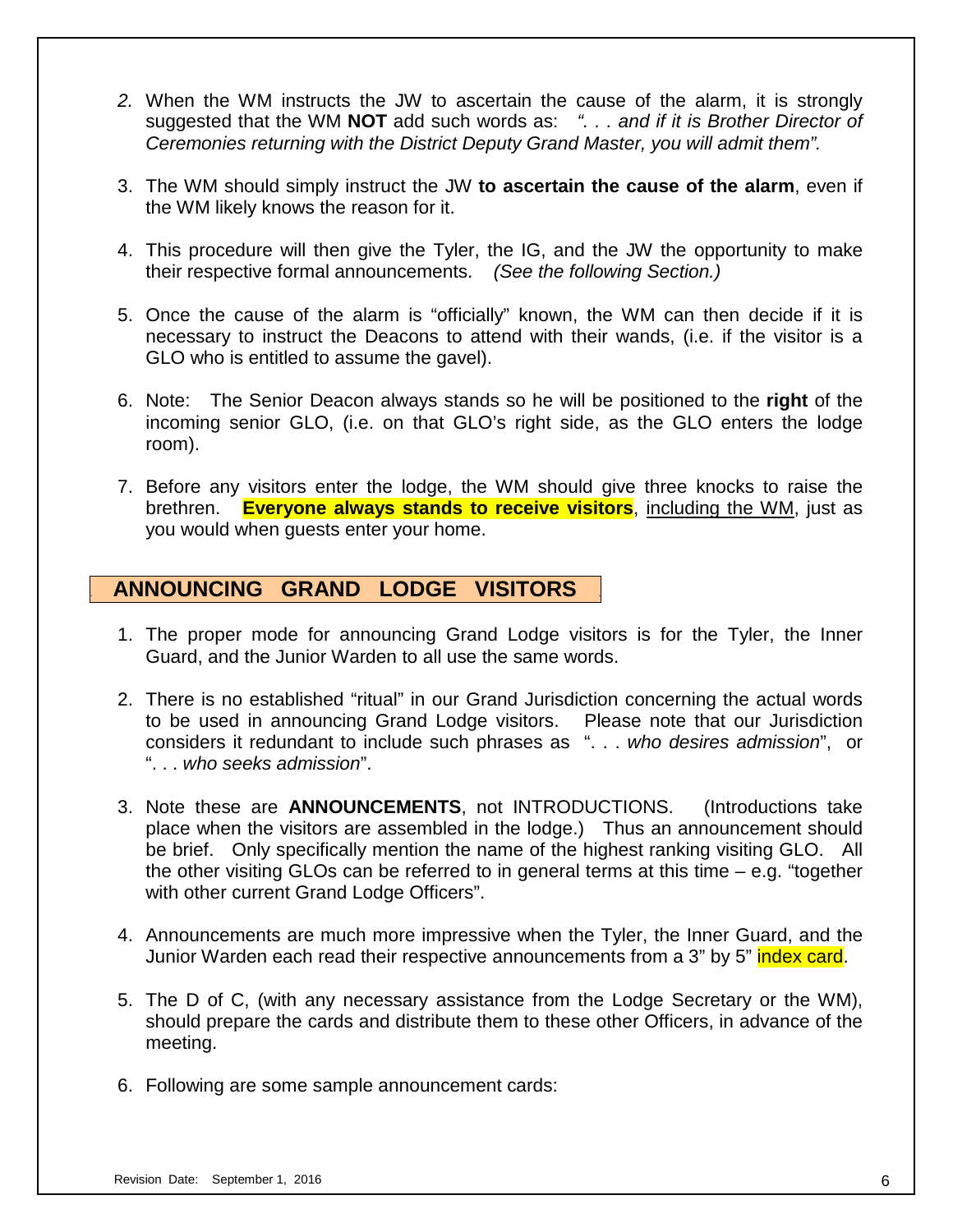Bro. Director of Ceremonies returning, **presenting** M.W. Bro. John C. Green, Grand Master of the Grand Lodge of Ancient, Free and Accepted Masons of Canada in the Province of Ontario, together with other current Grand Lodge Officers.

- 7. Please note that when presenting the Grand Master in lodge, (or when introducing him at a banquet), a special protocol applies. His full title should be used, as he is the chief head and ruler of our institution.
- 8. The reference to "the Grand Lodge of **Ancient, Free and Accepted Masons of** Canada in the Province of Ontario" is restricted to the Grand Master alone.
- 9. When presenting the Deputy Grand Master, these comments should be used:

Bro. Director of Ceremonies returning, **presenting** R.W. Bro. Paul E. Todd, Deputy Grand Master of the Grand Lodge of Canada in the Province of Ontario, together with other current Grand Lodge Officers.

- 10.Be aware when correct protocol requires you to use the words "presenting", (for those GLO's who are entitled to assume the gavel), or "introducing".
- 11.Following are some examples of other announcements:

## **When a Grand Lodge visitor is entitled to assume the gavel**

- (a) On a Fraternal Visit: "Bro. Director of Ceremonies returning, **presenting** R.W. Bro. Robert S. Wilson, District Deputy Grand Master of Wellington District, together with other current Grand Lodge Officers."
- (b) On an Official Visit: "Bro. Director of Ceremonies returning, **presenting** R.W. Bro. R. Larry Hinkley, District Deputy Grand Master of Hamilton A District, on his Official Visit to Trafalgar Lodge."

## **When a Grand Lodge visitor is NOT entitled to assume the gavel**

(c) "Bro. Director of Ceremonies returning, **introducing** R.W. Bro. Maher Eid, Grand Senior Warden."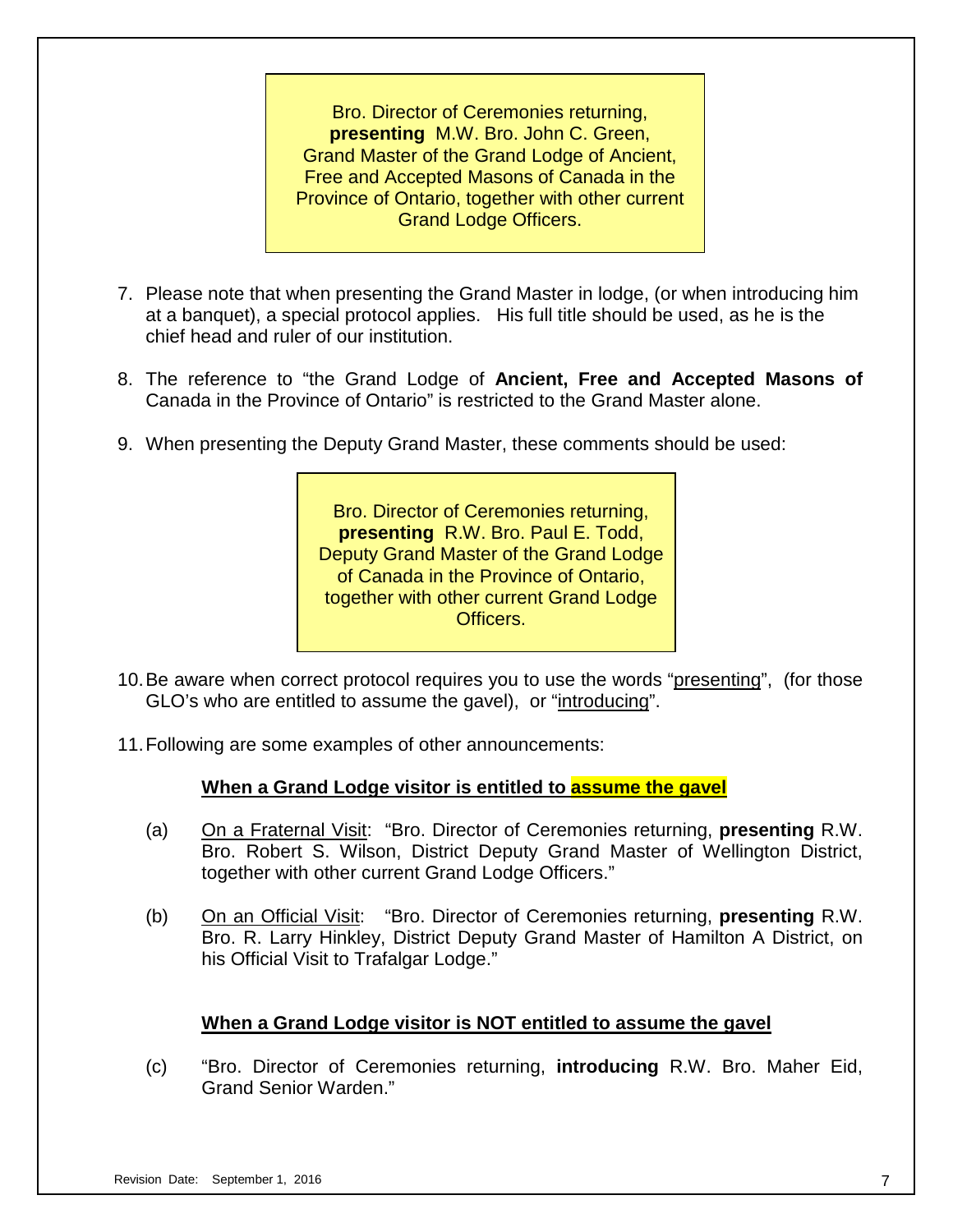# **. DIRECTOR OF CEREMONIES .**

- 1. The D of C enters the lodge first. He would be followed by the GLOs, in descending order of rank.
- 2. If the Deacons have been instructed to attend with their wands, the D of C should not walk between the Deacons while he is entering. The Deacons should position themselves sufficiently far enough into the lodge room to enable the D of C to walk behind and around the JD.
- 3. As the senior GLO(s) approaches them, the Deacons cross (or more usually, lock) their wands.
- 4. The GLO(s) takes his place between the Deacons and under the wands.
- 5. The D of C remains outside of the wands and on the left of the Deacons and the GLO(s).
- 6. At no time does the D of C grasp a visiting GLO by the arm.
- 7. The D of C leads the visitors in their saluting of the WM.

(**Tip**: When he prompts the visitors, the D of C could say: "*Brethren, First Degree - step and sign*".)

- 8. The D of C then presents/introduces the visiting GLO(s).
- 9. There is no need for the D of C to make any prolonged introductory or personal remarks unless the GLO(s) is a stranger to the WM. In such case, he would then only make sufficient comments to brief the WM.
- 10.**Important:** A man's name is his most personal and prized possession. Every effort should be made by the D of C to pronounce the visitors' names correctly and distinctly. If necessary, write them out phonetically. Full names must be used - never use diminutives (e.g. Jim, Dave, Bill, or Bob for James, David, William, or Robert), and never use informal nicknames.
- 11.The D of C (and the Piper, if one has been used to pipe the GLOs into lodge), stands at the Sign of Fidelity during the giving of any Grand Honours.

# **OFFICIAL VISIT OF YOUR D.D.G.M. .**

- 1. When the District Deputy Grand Master makes his Official Visit to a lodge, (it is not called an "inspection"), in accordance with Section 97 of the *Constitution*, protocol demands that he is the highest ranking GLO present.
- 2. The Grand Master, all Past Grand Masters, and the Deputy Grand Master will make a point of not being present. However, other current Officers of Grand Lodge, Members of the Board of General Purposes, and Past DDGMs often will (and should) attend.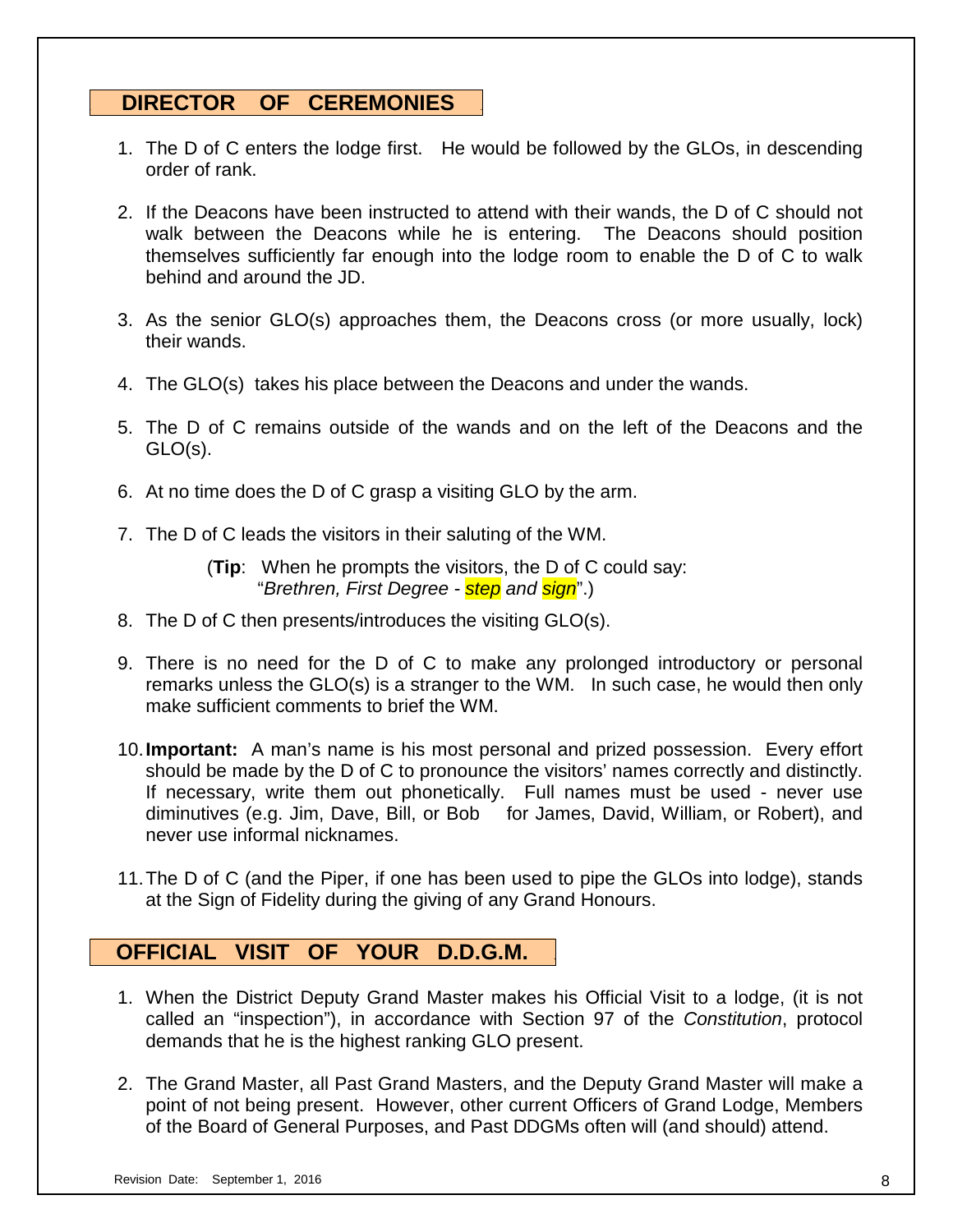- 3. It is the established protocol of our Grand Lodge that, on the occasion of his Official Visit, your current DDGM must be received and presented **last** and **alone,** and brought in under the wands.
- 4. This means that all other groups, (e.g. visiting Worshipful Masters and members from other lodges, **as well as other Past and current GLOs**), must be brought in and introduced before the DDGM enters.
- 5. These other groups would be brought into lodge in an appropriate manner, welcomed by the WM, accorded the Grand Honours, (*if the WM so desires, as this is not mandatory*), and then seated to await the arrival of the DDGM.
- 6. After he has entered, been presented and welcomed, the Grand Honours are given to the DDGM. He is then escorted to the East, where he assumes the gavel and seats everyone.
- 7. It is not uncommon for a DDGM from another District to attend the Official Visit of the DDGM from your District. Some years ago in this Jurisdiction, both DDGM's were often brought into lodge together, with the "*Out-Of-District*" DDGM walking behind the "*In-District*" DDGM. It is now our Grand Lodge's protocol that the "*Out-Of-District*" DDGM is to enter with the other Grand Lodge visitors.
- 8. As he would already be in the lodge room before the "*In-District*" DDGM enters, any "*Out-Of-District*" DDGM would participate in according the Grand Honours to the "*In-District*" DDGM, together with everyone else.
- 9. After he has presented the DDGM, the D of C should acknowledge the presence of the **District Secretary**, who will typically be seated at the Secretary's desk.

# **. ACKNOWLEDGING THE W.M.'S WORDS OF WELCOME .**

- 1. After the D of C has introduced each Grand Lodge visitor, each should be welcomed by the WM, (in descending order of rank).
- 2. **TIP:** If the D of C **pauses** after introducing each GLO, this gives the WM the opportunity to better remember the name of the GLO. The WM could then welcome each GLO individually as he is being introduced, addressing each by their proper rank, name and title.
- 3. Each visitor should **acknowledge the WM's greeting** simply by **inclining his head forward** about 3" or 4". (This is known as a "court bow".)
- 4. Visitors should **not** use the **Sign of Fidelity**, **nor** should they **salute**, as they **respond** to the WM's greeting. (The Sign of Salutation is not required because the visitor is not addressing the WM; he is simply **responding** to the WM's words of welcome.)
- 5. NOTE: This protocol should be followed by **all visitors** to a lodge, whatever their rank, whenever they are individually welcomed by the WM.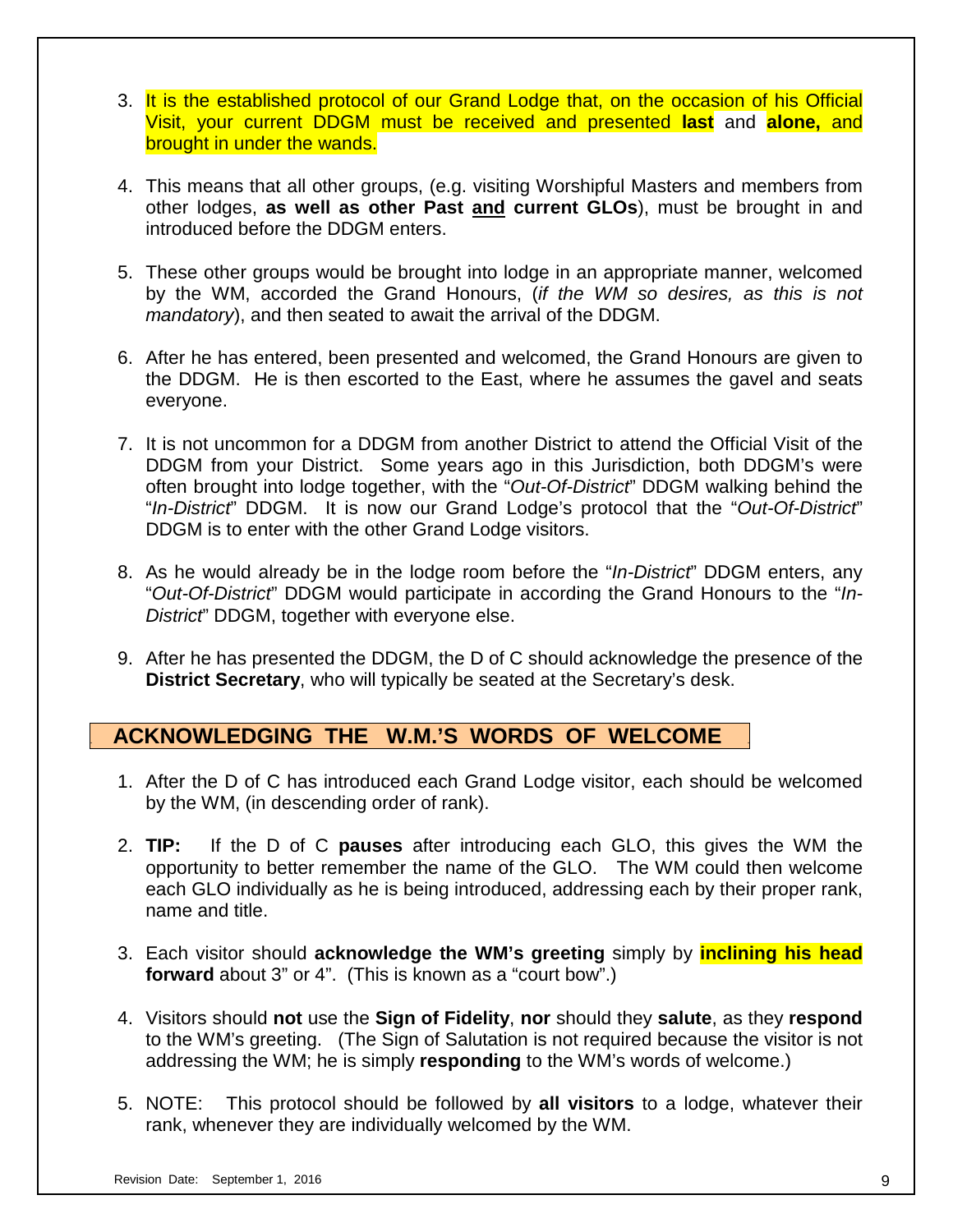# **. WILLIAM MERCER WILSON MEDAL RECIPIENTS .**

It may be helpful to clarify the protocol that should be observed when a W.M.W.M. recipient visits a lodge;

- 1. A W.M.W.M. recipient is certainly deserving of special recognition when he visits a lodge, or attends a banquet.
- 2. However, this recognition does **not** include being brought into lodge with the current GLOs. He is NOT a Grand Lodge Officer.
- 3. He should enter as a "General Visitor", i.e. as one of the Visiting Brethren.
- 4. As any Worshipful Master "outranks" him, a visiting Worshipful Master(s) would usually lead in the delegation of "General Visitors".
- 5. No particular position in the assembly of the visitors in the West need be assigned to the W.M.W.M. recipient. He can stand anywhere amongst the visitors, after the visiting Worshipful Masters.
- 6. The Director of Ceremonies should mention the W.M.W.M. recipient as part of his introductions. However, this is not mandatory.
- 7. If the W.M.W.M. recipient is not introduced before he takes his seat, (because of an oversight or for any other reason), the WM should subsequently recognize him after all the "General Visitors" have been seated.
- 8. While the W.M.W.M. recipient is not entitled to sit in the East by right, the WM could invite him to sit in the East – but this is strictly optional, as it could make the recipient ill-at-ease.
- 9. The Grand Honours are NOT to be specifically given to a W.M.W.M. recipient when he visits a lodge.
- 10.As per the provisions of Section 15 (f) of the Constitution, the Grand Honours are only accorded to a W.M.W.M. recipient on the occasion of the presentation of the medal to him.
- 11.When the W.M.W.M. recipient is attending meetings of his own lodge, no special recognition need be given to him in his lodge.
- 12.A W.M.W.M. recipient should always be referred to during the preamble to the Toast to Grand Lodge at a banquet, i.e. when the Head Table guests are addressed, prior to proposing that toast.
- 13.However, after the Toast to Grand Lodge, (when protocol has been established), the W.M.W.M. recipient need not be mentioned in any of the subsequent salutations. (This is because it is acceptable protocol – after the Toast to Grand Lodge – to abbreviate all subsequent salutations to a minimum, such as: "*Worshipful Master, District Deputy Grand Master, distinguished Head Table Guests, and brethren*".)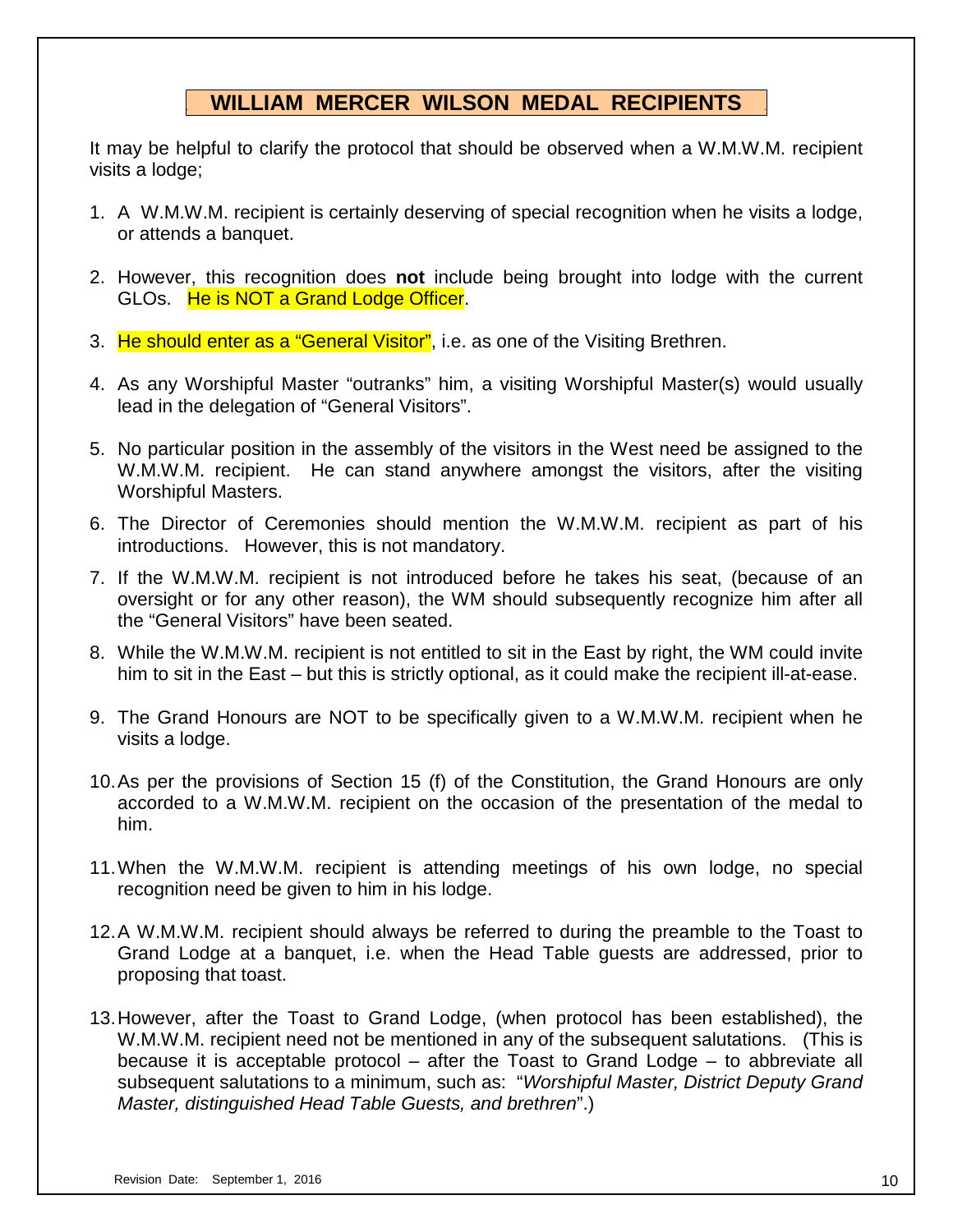# **. THE SIGN OF FIDELITY .**

- 1. The Sign of Fidelity is one of the most misused signs in Masonry.
- 2. It is often used when neither called for, nor required.
- 3. The Sign has specific and limited use, namely:
	- It is used when the VOSL is being attended;
	- It is used during obligations;
	- It is given during ritual prayers, in ceremonies;
	- **Including those in the Masonic Memorial Service in the Funeral Home, (when** the WM says: "*Let Us Pray*");
	- During the closing of lodge in the First Degree, when saying F.F.F.;
	- By the SW when presenting a candidate;
	- When receiving the Grand Honours, or when accompanying a brother who is receiving them;
	- As directed in the Installation Ceremony, when the Master Elect is assenting to the Ancient Charges.
- 4. The Sign is **NOT** given:
	- When you have completed an assigned piece of work;
	- In the Banquet Room;
	- When acknowledging greetings from the WM;
	- By the WM when receiving visitors.
	- In a lodge room after the lodge has been closed, when the Chaplain offers a Grace before the brethren proceed to the banquet room. *(No signs are given in the lodge room when the VOSL is closed.)*
	- When you are not wearing your apron.
- 5. Incidentally, in this Grand Jurisdiction, we do NOT bend or bow when the affirmation "*So mote it be"* is said at the conclusion of any Prayers.

# **. PROPER REFERENCE TO A GRAND LODGE OFFICER .**

- 1. When referring to a specific GLO, you should mention his:
	- $\triangleright$  Rank:
	- $\triangleright$  Name: and
	- $\triangleright$  Title.
- 2. It is recommended this be done in the above order, as per the following examples:
	- (a) \* Most Worshipful Brother John C. Green, Grand Master of the Grand Lodge of Ancient, Free and Accepted Masons of Canada in the Province of Ontario;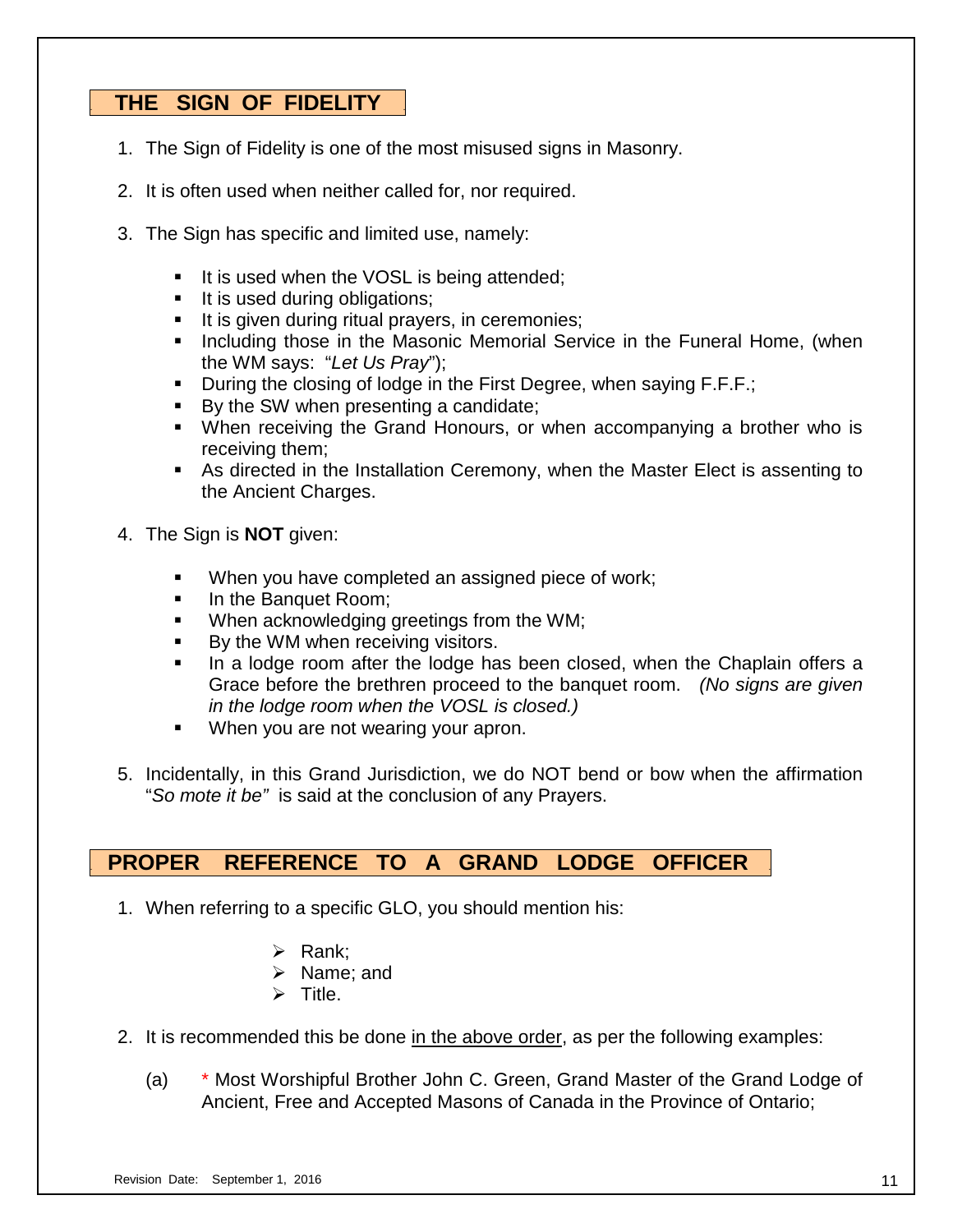- (b) \*\* Right Worshipful Brother Paul E. Todd, Deputy Grand Master of the Grand Lodge of Canada in the Province of Ontario;
- (c) Most Worshipful Brother Donald H. Mumby, Past Grand Master;
- (d) Most Worshipful Brother D. Garry Dowling, Past Grand Master and Custodian of the Work;
- (e) Right Worshipful Brother Gareth R. Taylor, Member of the Board of General Purposes;
- (f) Right Worshipful Brother Trevor L. Hemmerling, District Deputy Grand Master of Ottawa 1 District.

\* The full reference to ". . . *of the Grand Lodge of Ancient, Free and Accepted Masons of Canada in the Province on Ontario*" applies to just the Grand Master.

\*\* The reference to ". . . *of the Grand Lodge of Canada in the Province on Ontario*" applies to just the Deputy Grand Master.

- 3. It is appropriate to always mention the District which the DDGM represents as he represents only that District. And after all, if it wasn't for that District, he wouldn't be a DDGM.
- 4. Finally, please note it is **not** necessary to use the word "**the**" when referring to the rank of a current GLO, after mentioning his name, such as for:
	- **Grand Master** (do **not** say "M.W. Bro. John C. Green, **the** Grand Master . . . etc.);
	- **Deputy Grand Master** (do **not** say "R.W. Bro. Paul E. Todd, **the** Deputy GM . . . etc.);
	- **Grand Treasurer** (do **not** say "R.W. Bro. Thomas W. Hogeboom, **the** Grand Treasurer");
	- **Grand Steward** (obviously there is more than one G.S., so "**the**" would be inappropriate anyway).

# **. PROPER REFERENCE TO THE G.M. and D.G.M. .**

1. During their respective terms of office, as far as any other Mason is concerned, neither the Grand Master, nor the Deputy Grand Master, has a personal name.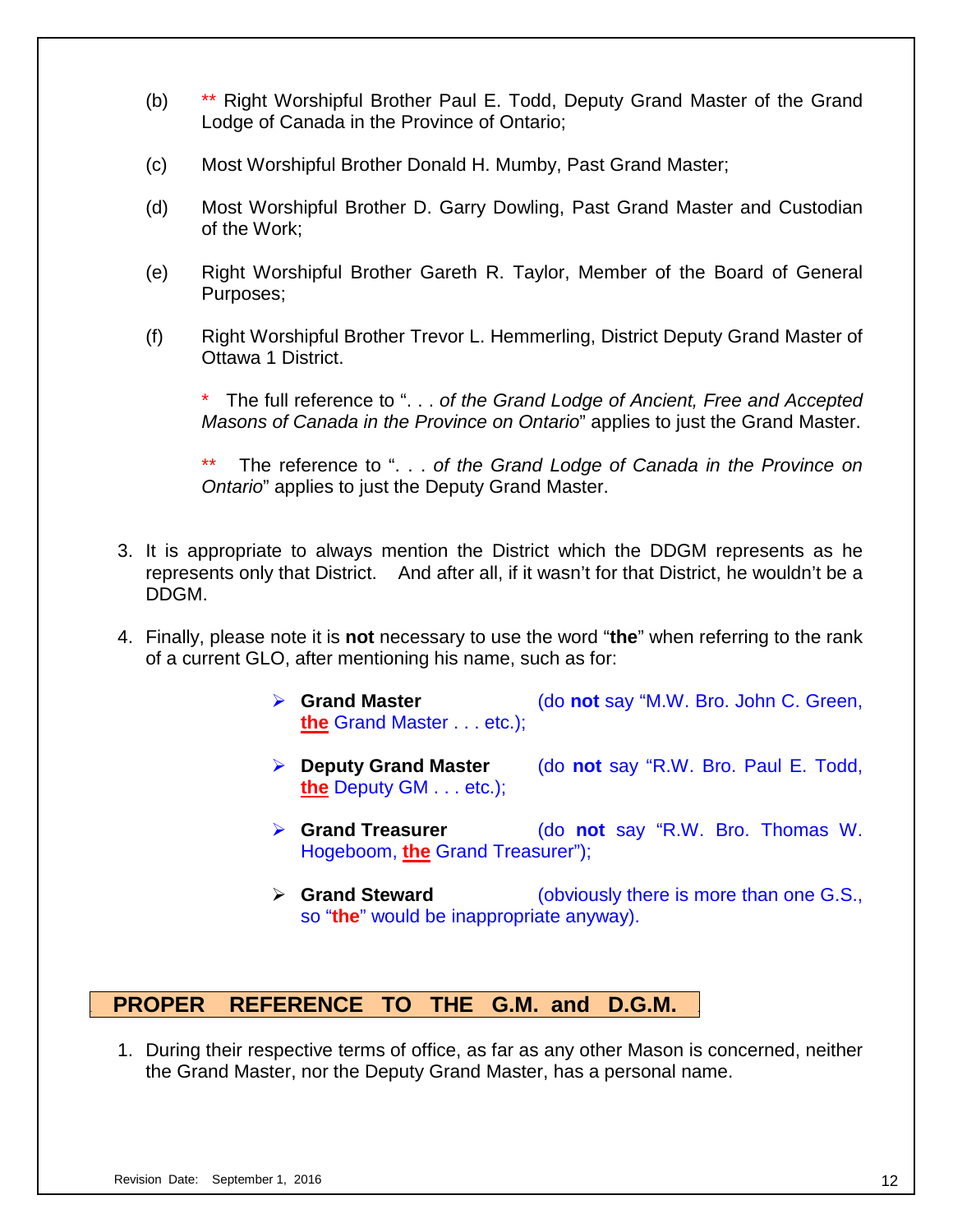2. Even during a private conversation, when no one else is present to overhear you, the proper protocol is for you to address these Officers solely by their titles, (e.g. "Good evening, Grand Master", or "Hello, Deputy Grand Master".)

# **. THE GAVEL .**

- 1. Who is entitled to receive the gavel and in what order, if more than one senior Grand Lodge Officer is present?
- 2. **Only** the following GLOs are entitled by right of their office to receive the gavel:
	- $\triangleright$  The Grand Master;
	- $\triangleright$  A Past Grand Master,
	- The Deputy Grand Master, and
	- $\triangleright$  The District Deputy Grand Master in his District.
- 3. The gavel is offered and received in descending order of rank, e.g. (if all the following GLOs happen to be present):
	- $\triangleright$  First to the Grand Master:
	- $\triangleright$  Then to a Past Grand Master;
	- $\triangleright$  Next to the Deputy Grand Master; and
	- $\triangleright$  Finally to the current "In-District" DDGM.
- 4. The WM passes the gavel first to the **highest ranking** GLO.
- 5. **Tip:** It is recommended that the WM hold the handle of the gavel in his left hand while passing it in proper form, as he receives the Grip and Word of an Installed Master. After the Grip and Word have been exchanged, the gavel is offered handle first to the brother receiving it. The exchange of the Word occurs only "one way" – i.e., it is given solely by the brother who is to receive the gavel, thus proving he is an Installed Master.
- 6. After he has finished his remarks, the highest ranking GLO will pass the gavel, in proper form, to the second highest ranking GLO.
- 7. The last GLO to receive the gavel is the one who will return it, in proper form, to the WM. (The WM must give the Word to the GLO when the gavel is returned to him.)

## **. CLOSING OF LODGE .**

- 1. What is the order in which GLOs, (who are entitled to receive the gavel), speak before lodge is closed?
- 2. In reverse (**ascending**) order of rank. The highest ranking GLO always speaks last.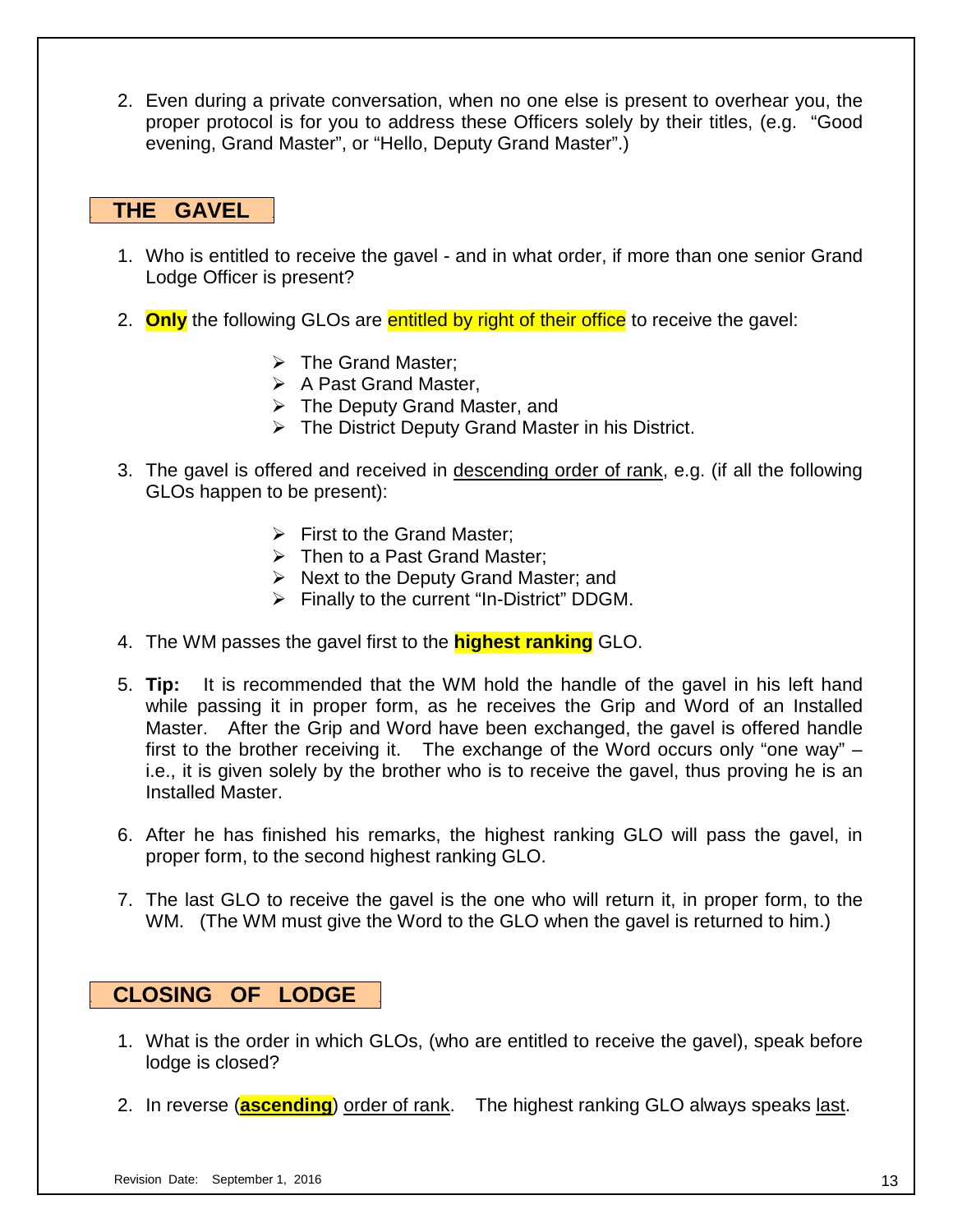3. No one should rise to offer any comments or announcements after that GLO has finished speaking.

## **. ADDRESSING THE EAST .**

- *1.* When a brother wishes to speak in lodge, (or make an announcement), the correct protocol is to **stand**, take the **step** of the degree, **salute**, (**S., S.** and **S.**) and say "Worshipful Master". *(You address the Master as "WM" and not as "W. Sir".)*
- 2. When another GLO is present, who by his rank is entitled to assume the gavel, unless that Officer is actually in possession of the gavel, you still only address the WM.
- 3. For example, on the occasion of the DDGM's Official Visit, both the WM and the DDGM will be sitting in the East.
- 4. A brother wishing to speak would simply S., S. and S. and then say: "Worshipful Master". He would NOT say: "*Worshipful Master, R. W. the District Deputy Grand Master, Distinguished East, and brethren*". (Such a form of address is reserved only for the Banquet Hall.)

#### **5. Do NOT confuse Lodge Protocol with Banquet Hall Protocol. They are different!**

- 6. Why the distinction? It is because of the power of authority that we assign to the gavel and the person who uses it. When we are assembled in open lodge, our oldest working tool, the gavel, is an important emblem of authority. It is the presiding officer's badge of power and authority. *(While the gavel is the SYMBOL of the authority, it is not the authority itself.)* Even the Grand Master must obey a rap of the gavel by the Worshipful Master.
- 7. Whoever possesses the gavel is responsible for the lodge and has it in his care and control. You only need address the person who is in charge of the lodge. He alone should deal with issues, questions, and reports from the floor.
- 8. Do not salute the WM again at the conclusion of your remarks. (*Avoid the improper "Second Salute"*.)

# BANQUET HALL PROTOCOL

## **. LINING UP THE HEAD TABLE GUESTS .**

1. It would be appropriate for the lodge's Director of Ceremonies to organize the Head Table guests in the order in which they are to be seated, before they enter the Banquet Hall.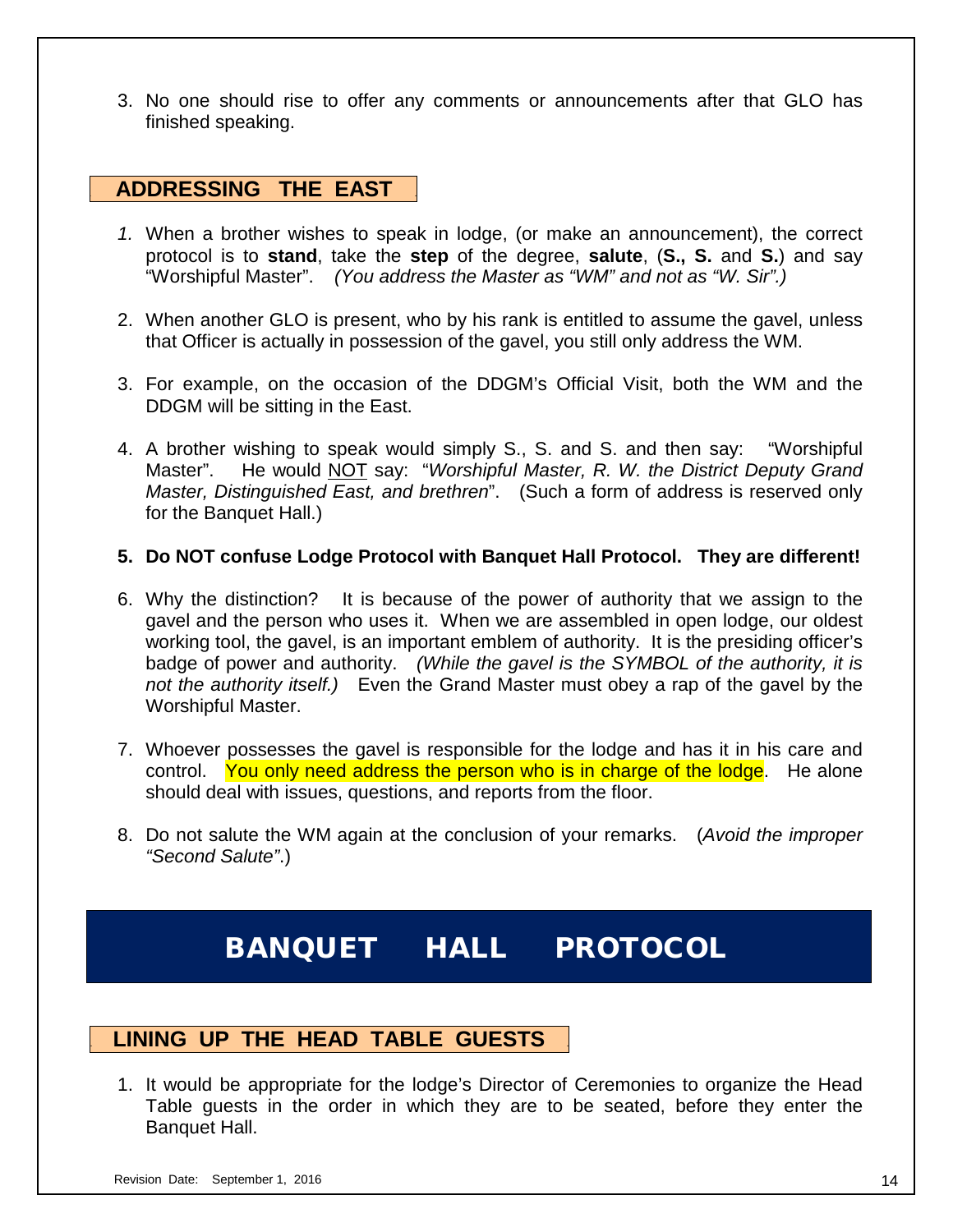2. The Head Table guests could be piped into the Banquet Hall, led in by the Director of Ceremonies, or the Piper, or simply enter unescorted, in the order in which they will be seated.

# **. SEATING .**

- 1. The WM sits in the **centre** of the Head Table.
- 2. The SW should sit at the WM's extreme right.
- 3. The JW should sit at the WM's extreme left.
- 4. The **guest of honour**, **(who is usually – but not always – the highest ranking GLO present)**, sits on the WM's **immediate right**.
- 5. The second highest ranking GLO sits on the WM's immediate **left**.
- 6. Any DDGMs and Members of the Board would be seated in the remaining seats, to the right and left, in descending order of rank, as space permits.
- 7. Any GLO who is entitled to assume the gavel in lodge **MUST** be seated at the Head Table.
- 8. When there is a large group of visiting current GLOs, you could seat some of them at one or two RESERVED tables, directly in front of the Head Table. Alternatively, it would be quite in order for them to sit scattered throughout the room, with the brethren. (That way the brethren become better acquainted with the GLOs.)
- 9. One example of a Head Table seating arrangement could be:



10. All current GLOs in attendance, whether seated at the Head Table or elsewhere in the room, should be introduced.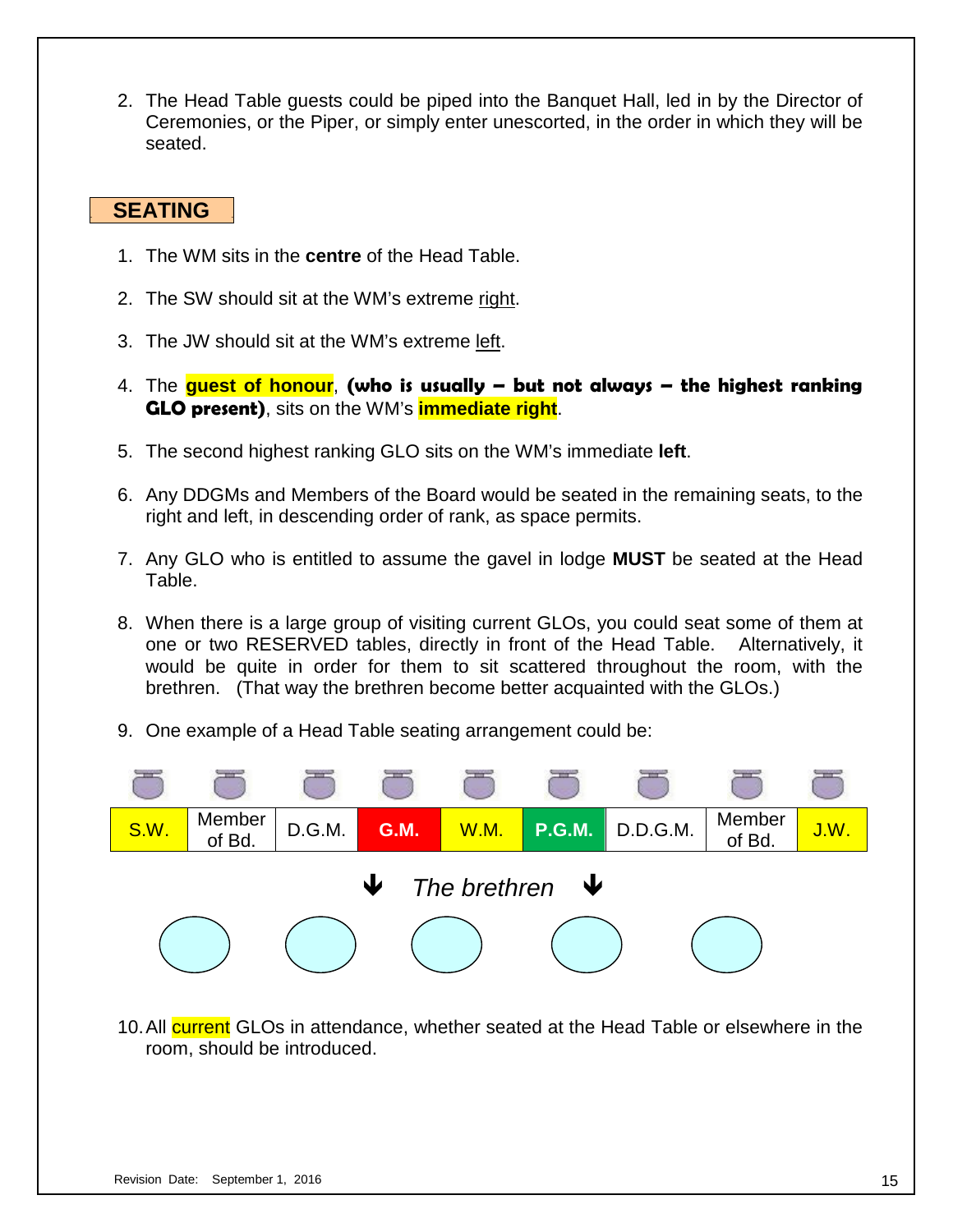## **. GUEST OF HONOUR .**

- 1. The Guest of Honour at a banquet is always seated on the WM's right. Also, the Guest of Honour is always the last person at the Head Table to be introduced.
- 2. When identifying the person who is the Guest of Honour, remember that we are discussing **BANQUET PROTOCOL**. Not LODGE PROTOCOL. There are differences. When in doubt, consider these factors.
- 3. The Guest of Honour is usually (but not always) the highest-ranking Mason present.
- 4. The Guest of Honour does **not** have to be a Mason. That person doesn't even have to be a man, (e.g. it could be the Premier of Ontario, the Honourable Kathleen Wynne).
- 5. The Guest of Honour is usually your principle speaker.
- 6. Whatever his rank, (if he is a Mason), the Guest of Honour would be treated as if he outranks the Grand Master himself.
- 7. It is difficult to envisage any circumstances wherein the Master Elect would be the Guest of Honour at a banquet preceding his Installation. (He is not a guest of the lodge, but a **member**. A Guest of Honour is typically a visitor, who is invited to the banquet.)

## **. PIPER .**

- 1. If a Piper is used to lead in the Head Table guests, while the brethren are still standing and before the regular banquet program commences, the WM (or the highest ranking GLO present), will typically say, "Brother Piper, front and centre".
- 2. The WM will then offer a Toast to the Piper, such as **slàinte mhath** (pronounced *slanj-uh vah*, meaning "Good health").
- 3. If both parties are agreeable to doing so, it would be quite proper for the WM and the Piper to then complete the Toast by quickly drinking a small amount of scotch (from real glasses).

## **. TYPICAL BANQUET PROGRAM .**

- Grace.
- One verse of the Royal Anthem.
- **Toast to "The Queen and The Craft".**
- Dinner.
- Introduction of the brethren at the main Head Table. (*See the method described in the next section*.)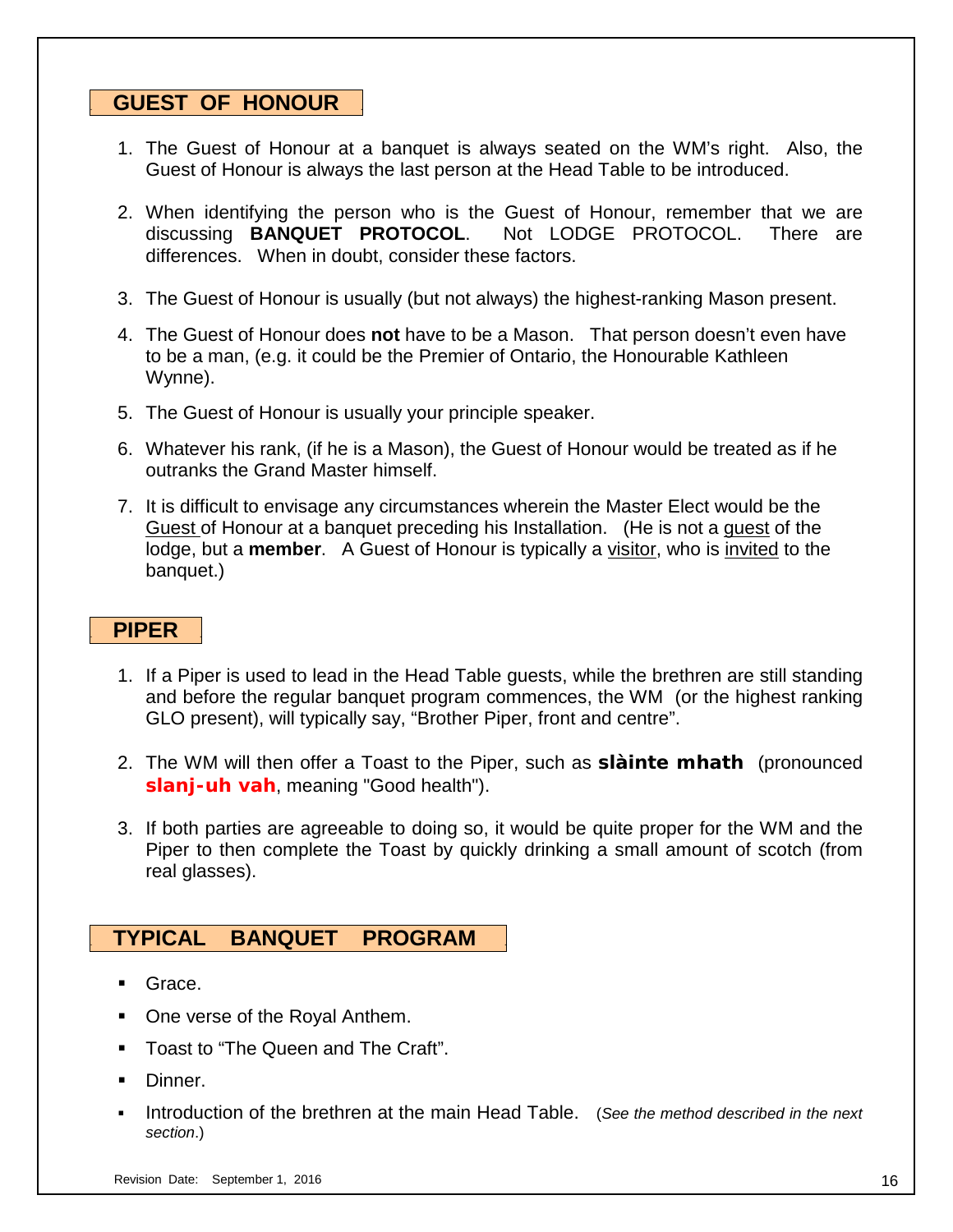- Introduction of any brethren at a secondary Head Table. *(This is also described below.)*
- Toast to "**The Grand Master and the Grand Lodge of Canada in the Province of Ontario**".
- Response, (if a current GLO is in attendance).
- Toast to the Visitors.
- Response.
- If a degree night Toast to the Newly Initiated, (or Passed, or Raised), Candidate.
- Response.
- On Installation night Toast to the Newly Installed and Invested Officers.
- Response.
- **Announcements.**
- **The Junior Warden's Toast.**
- One verse of "O Canada", *(unless our National Anthem is to be sung later, at the conclusion of the lodge meeting).*

# **. TOASTS .**

- 1. Toasts should be brief, sincere and reflect the occasion.
- 2. The correct wording for toasts given at banquets is:
	- > "The Queen and The Craft." (No response is necessary.) *(Any ladies present should also be asked to stand and join in this toast. She is their Queen, too.)*
	- $\triangleright$  To a foreign Head of State, (if nationals of that country are present), e.g. "**To the President of the United States**". (No response is required.)

*Note the toast is NOT to "the Office of the President of the United States." The Presidency IS an Office.*

> Source:Mr. Charles Bourque State Ceremonial and Corporate Events Directorate Department of Canadian Heritage



 $\triangleright$  To Grand Lodge. Following some thoughtful and sincere comments about the role of Grand Lodge, the brethren will be asked by the proposer to join him in the time-honoured toast to Grand Lodge. The 14 words of this toast are: *"The Grand Master and the Grand Lodge of Canada in the Province of Ontario*."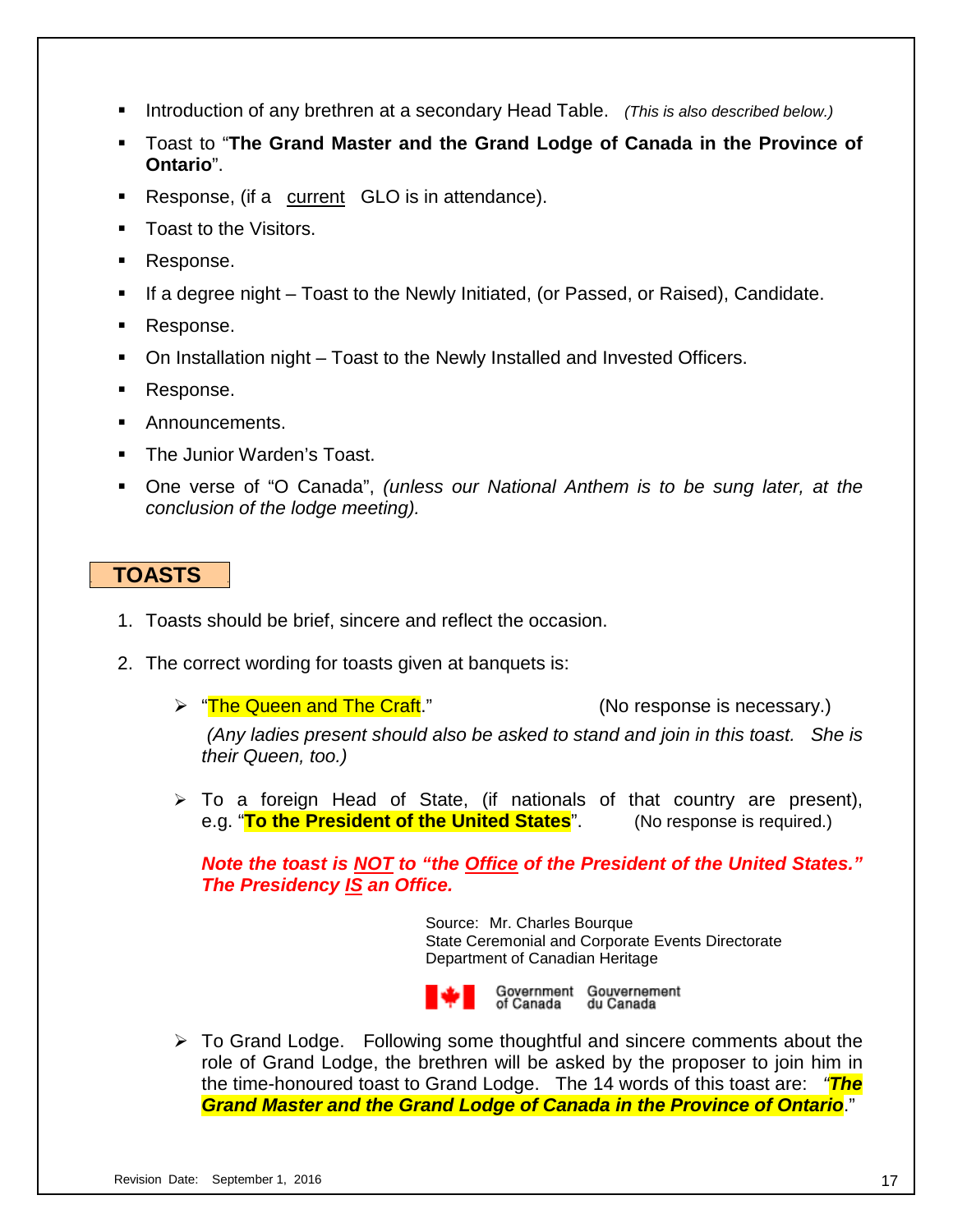(No response is required unless a CURRENT GLO is in attendance.)

(A current or past GLO should not propose this toast.)

(Note the correct description of this toast is "*The Toast to Grand Lodge*". It is not "*The Toast to the Grand Master*".)

*(To see a good example of such a toast, please refer to Page 23.)*

 $\triangleright$  The Visitors. (Always a response – but visitors are never requested to rise and drink a toast to their hosts.)

*(To see some examples of such a toast, please refer to Pages 25 and 26.)*

- The Newly Initiated, (or Passed, or Raised), Candidate, Brother John. J. Doe. (He should respond – but forewarn him in advance!)
- $\triangleright$  The Newly Installed and Invested Officers. (The most junior Officer could respond – but, again, forewarn him in advance!) *(To see an excellent example of such a toast, please refer to Page 24.)*
- > The Junior Warden's Toast. (All brethren participate.)

# **. INTRODUCING THOSE SEATED AT THE HEAD TABLE .**

- 1. When introducing the main Head Table guests, the Master of Ceremonies will **begin at the extreme left** of the WM (i.e. with the JW). Everyone seated to the right of the JW will be introduced consecutively, up to and including the WM.
- 2. After introducing the WM, the M.C. will then introduce the brother sitting at the **extreme right** of the WM (i.e. the SW). After introducing everyone seated to the left of the SW, in consecutive order, he will finish with the most senior GLO, (or the quest of honour, or the principal speaker, as the case may be).
- 3. The Head Table guests should be asked to remain standing, and the brethren requested to withhold their applause, until the entire Head Table has been introduced.
- 4. The WM could act as the Master of Ceremonies, or he could delegate this responsibility to another member of his lodge, such as the Director of Ceremonies.

# **. INTRODUCING THOSE SEATED AT A SECONDARY HEAD TABLE .**

- 1. Introduce, (and then seat), the brethren at the **main Head Table** before you introduce any secondary Head Table(s).
- 2. You may have to deal with two different situations where brethren, other than those seated at the Head Table, are to be introduced.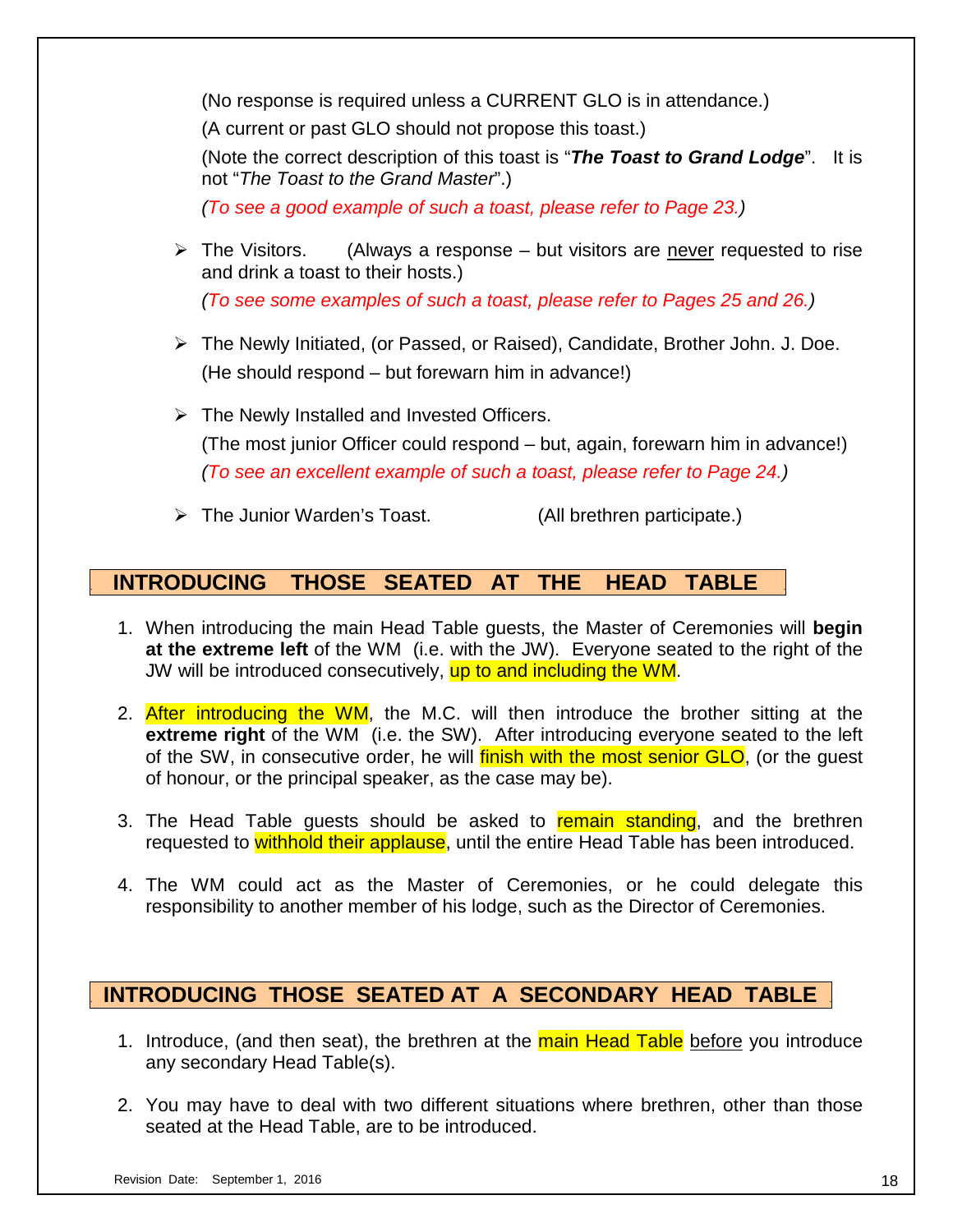3. **FIRST SITUATION:** All these other brethren are seated together at a secondary Head Table, in front of (or near) the main Head Table.

Ideally, it would be preferable to arrange to seat these brethren in order of rank. (Perhaps you could use place cards to designate everyone's seat.) Then they could be introduced in ascending order of rank, as well as in consecutive order.

However, even if they are **not** seated in order of rank, it would still be preferable for the introductions to occur in whatever order the brethren are seated. The goal is to have an orderly progression of introductions, rather than have the brethren pop up all over the place. Just begin the introductions at one end of the table, (or if they are seated at a round table, start at a particular seat), and introduce everyone in consecutive order.

Therefore, whether the brethren at an actual secondary Head Table are seated in order of rank or not, start the introductions at one end and finish at the other.

4. **SECOND SITUATION:** There is also the situation where the other brethren to be introduced are **scattered throughout the room**, sitting at tables with people who will not be introduced.

When this occurs, you should introduce them in ASCENDING order of rank and/or seniority, as per the list provided by Grand Lodge. *(This is the list established by the Grand Master for making introductions in lodge – see the last two pages of the Appendix.)* End up introducing the highest rank and/or seniority last.

- 5. As was the case with the main Head Table, the additional brethren being introduced should be asked to remain standing (and any applause withheld) until everyone is introduced.
- 6. When all the secondary Head Table brethren have been introduced, remember to ask them to be seated.

# **. ADDRESSING GUESTS AT THE HEAD TABLE .**

- 1. When proposing or responding to a toast, it is not necessary to name all the ranks (e.g. the V.W. and W. brethren) seated at the Head Table, as part of your introduction.
- 2. Recognition need only be given to:
	- The WM *(he takes precedence, as he is the one in charge)*;
	- **Any brother entitled to assume the gavel in lodge**;
	- $\triangleright$  Any William Mercer Wilson Medal recipient;
	- $\triangleright$  Perhaps to the Head Table quests collectively;
	- $\triangleright$  Possibly mention a brother who is being especially honoured on that occasion;
	- $\triangleright$  Ladies, if present;
	- $\triangleright$  Then to the brethren.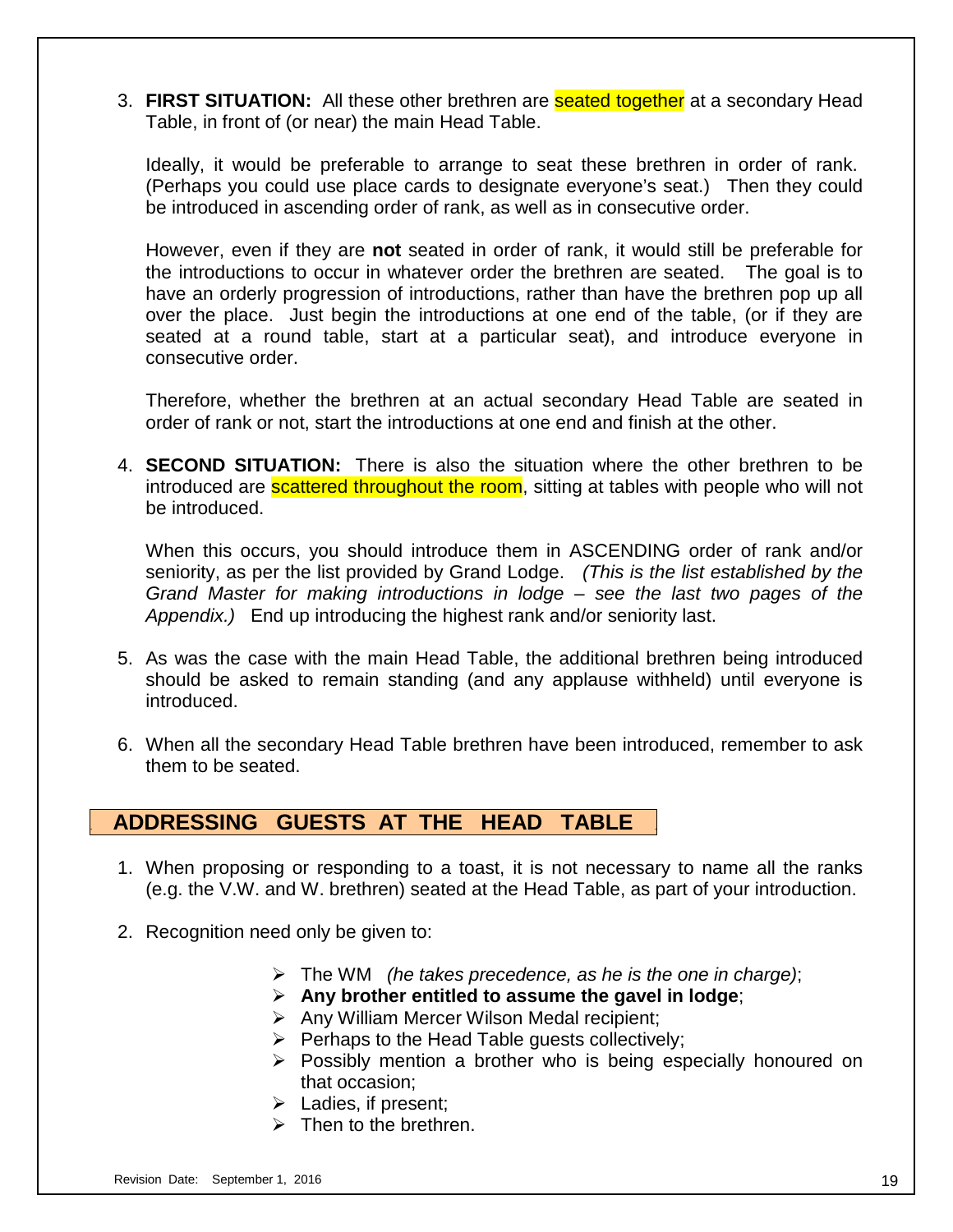3. One example of how to address the Head Table is:

*"Worshipful Master; Most Worshipful the Grand Master; Most Worshipful the Past Grand Master(s); Right Worshipful the Deputy Grand Master; Right Worshipful the District Deputy Grand Master; distinguished Head Table guests; Ladies; and Brethren*."

4. Subsequent salutations, after the Toast to Grand Lodge has been made, could be abbreviated in a uniform manner – such as:

"*Worshipful Master; Most Worshipful the Grand Master; distinguished Head Table guests; Ladies; and Brethren*."

5. Note the references above just to "*Brethre***n**". Although it receives widespread usage, concluding with the words "*Brethren all* " is redundant. (The word "*Brethren*" is itself a plural reference to all the Brethren present.)

## **. TRIBUTES .**

- 1. Due to time and fiscal constraints (or possibly because of a lack of appropriate facilities), informal banquets seem to be more commonplace than in prior years.
- 2. An informal banquet is one without structure or direction and one where no toasts are made.
- 3. In such cases, a tribute should be given before anyone leaves the lodge room.
- 4. Tributes could be offered to:
	- (a) The Queen and The Craft;
	- (b) Grand Lodge;
	- (c) The Visitors;
	- (d) The Newly Installed and Invested Officers (if appropriate);
	- (e) The Newly Initiated (or Passed, or Raised) brother (if appropriate).
- 5. The tribute should be given in the form of a "**recognition**", not as a toast. (*You need something liquid to drink, in order that it be a toast*.)
- 6. That recognition would be in the form of a few words of appreciation, followed by a request that the members of the lodge recognize and show their appreciation to, (for example), our Visitors. This appreciation is shown by simply applauding. While the lodge members are clapping, the brethren being recognized in this manner obviously would not applaud.
- **7. No verbal response is necessary after a tribute has been made.**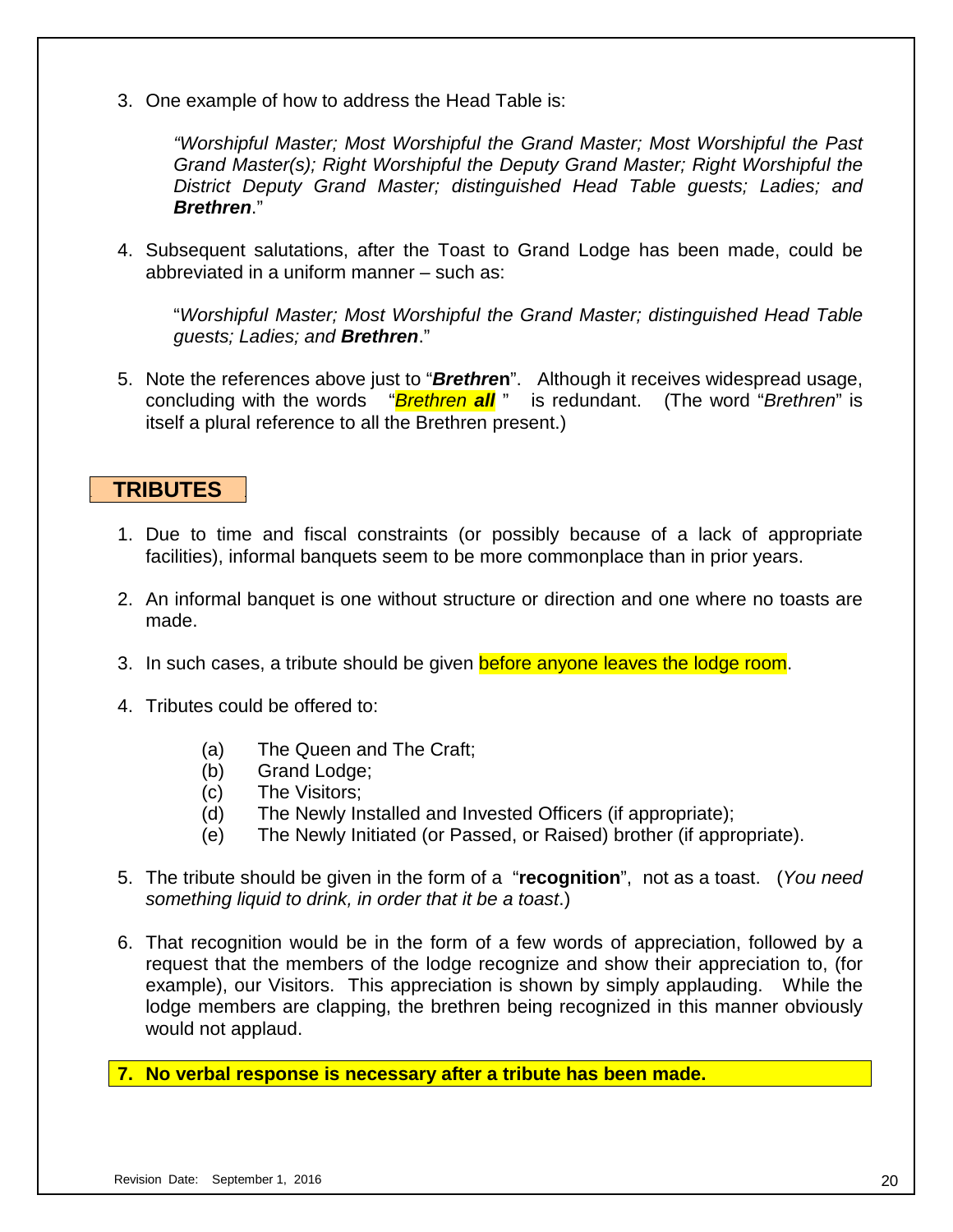## **Method Of Making A Tribute**

- 8. Before anything is done, first close the lodge.
- 9. All tributes would be made before "O Canada" is sung. The brethren can remain standing for all tributes. (Tributes don't take very long to complete.)
- 10.The WM should explain that since an informal banquet is to follow, without involving the traditional toasts, there will now be a few "tributes".
- 11.The first tribute he would like to make is to The Queen and The Craft. After those words are spoken, the brethren simply applaud.
- 12.Next would follow a tribute to Grand Lodge. For example, the WM could ask the brethren to recognize the leadership efforts and the dedication of our Grand Lodge Officers. The brethren again would just applaud.

They would **not** respond with the words, "The Grand Master and The Grand Lodge of Canada in The Province of Ontario". (*That would be done for a toast, but not for a tribute*.)

- 13.A tribute would then be made to the Visitors, etc.
- 14.There would **not** be a traditional Junior Warden's toast.
- 15.It may be desirable to have the Chaplain (or another brother) offer a Grace, for the informal banquet which follows, before leaving the lodge room. In such case, as the lodge is now closed, (see #8 above), no signs are given since the VOSL is closed. Specifically, the Sign of Fidelity is **not** assumed during this Grace, even if the brethren are still wearing their aprons.
- 16.Once all the tributes have been made, the WM would ask the brethren to join him on the floor of the lodge to sing one verse of "O Canada".
- 17.Notes:
	- It is both polite and courteous to wait until all brethren are standing on the level before starting to sing "O Canada". Some of the older members may need a little extra time to assemble.
	- You face the Canadian flag, not the Queen's picture, while singing "O Canada".

## **The Junior Warden's Toast**

18. It is usually possible, no matter how informal the banquet, to conclude it with the traditional Junior Warden's toast. Even if that is the only toast given during the banquet, it should always occur.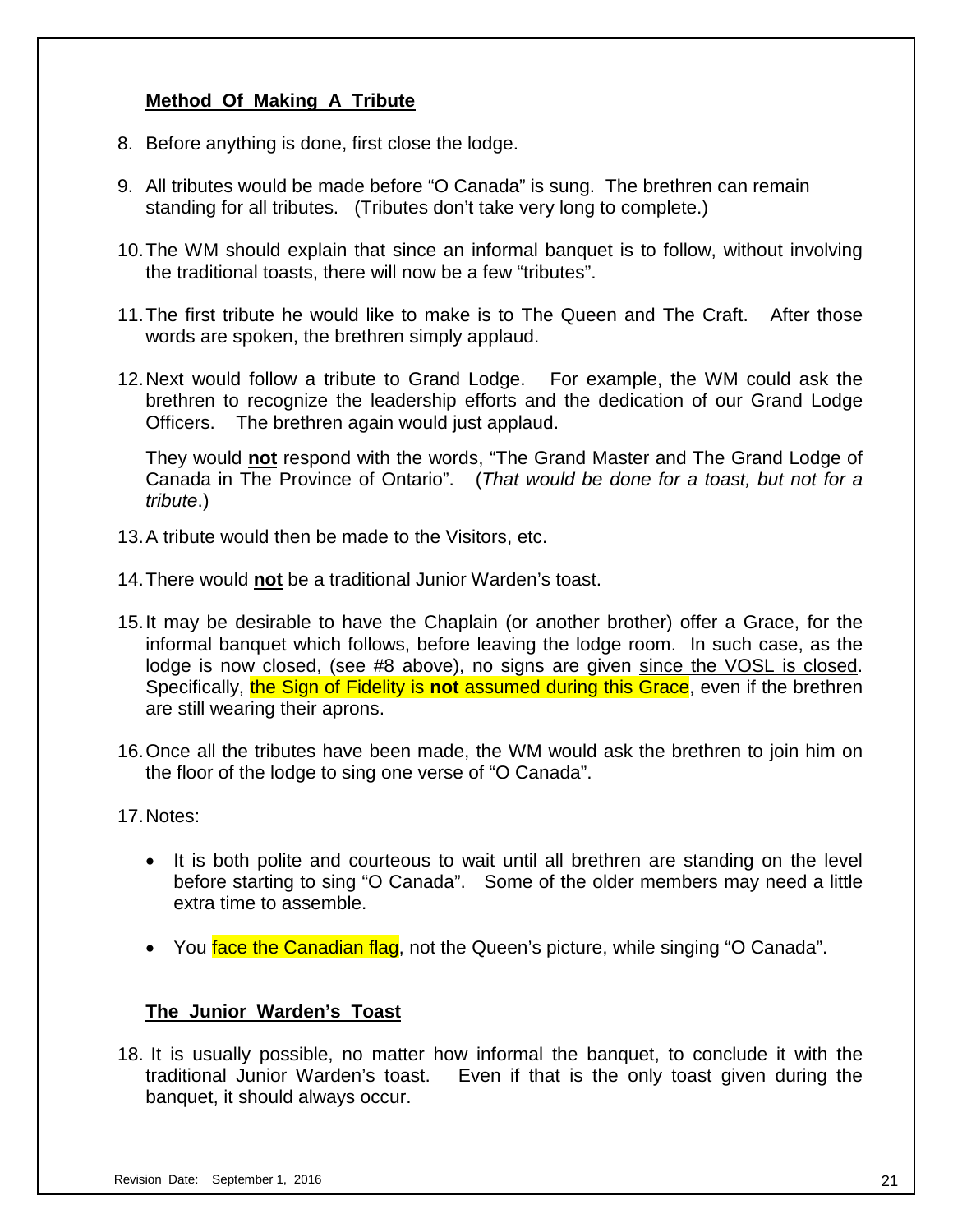19.If the banquet is held **before** the lodge meeting, and if only light refreshments will be available after lodge is closed, it would be appropriate for the banquet to conclude with the Junior Warden's toast. While this toast usually signifies the end of the EVENING, in this case it would only signify the end of the festive board.

Note that the final words spoken in lodge by the Junior Warden, during the Closing in the First Degree, are not a toast (i.e. the brethren don't join in, nor is any liquid consumed).

## **When It Is NOT Appropriate To Substitute Tributes For Formal Toasts**

- 20.Every effort should be made to have traditional formal toasts given during any banquet, (however sparse the menu may be at that banquet), which is associated with:
	- (A) The Official Visit of the DDGM. (He will usually want to make a short speech following the toast to Grand Lodge.)
	- (B) The annual Installation and Investiture Ceremony.

# Prepared by

**R.W. Bro. Gordon Crutcher** (E-mail: [Gordon@Crutcher.ca](mailto:Gordon@Crutcher.ca) )

Team Leader – Grand Lodge Protocol and Etiquette Committee and Assistant Secretary – Grand Lodge "Lodge of Instruction" Team

*Together with the invaluable assistance of:*

- *M.W. Bro. Raymond S.J. Daniels, Past Grand Master;*
- *M.W. Bro. Donald H. Mumby, Past Grand Master;*
- *M.W. Bro. Terence Shand, Past Grand Master and Grand Secretary;*
- *M.W. Bro. Allan J. Petrisor, Past Grand Master.*

**The latest version of this material can be downloaded – in colour – from the Grand Lodge website, as well as several District websites, (including that of Algoma District). Use the following link:** 

[http://www.algomadistrict.ca/Protocol%20&%20Etiquette/Protocol\\_Etiquette.htm](http://www.algomadistrict.ca/Protocol%20&%20Etiquette/Protocol_Etiquette.htm)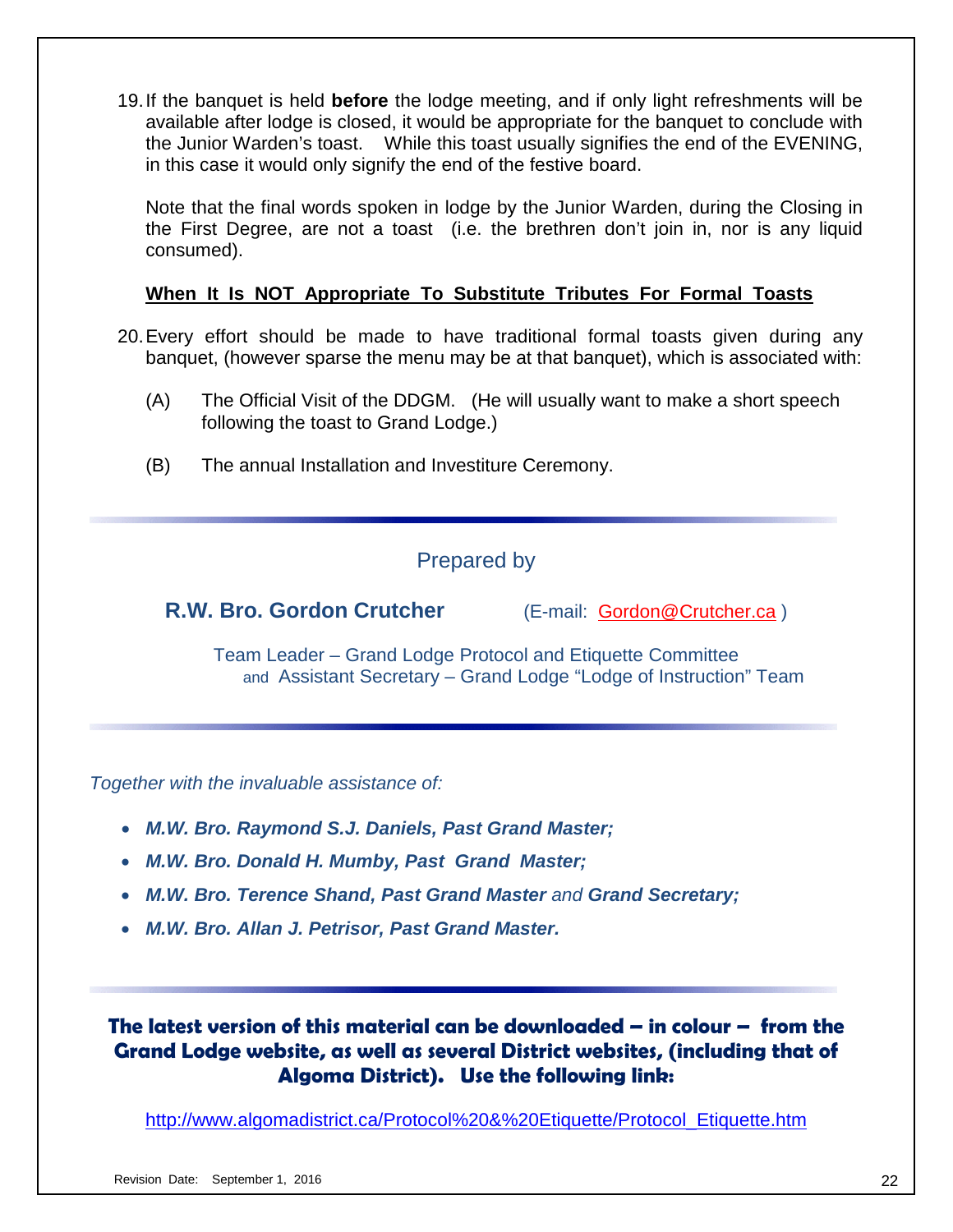## **EXAMPLES OF A TOAST TO GRAND LODGE**

*First address those seated at the Head Table (see Page 20). Then continue:*

We are indeed honoured this evening by the presence of our District Deputy Grand Master, as well as two Past Grand Masters. How on earth have we merited such illustrious attention? But in the Craft, my brethren, this is not unusual. In fact Grand Lodge has, throughout history, been an extraordinary supporter of its Lodges.

The first and "mother" Grand Lodge was constituted in London in 1717, about one hundred years after the birth of speculative Masonry in the late Sixteenth Century. We learn that it was founded to inculcate the virtues of brotherly love, charity, and truth in all of its members.

Those great virtues were perpetuated by M. W. Bro. William Mercer Wilson when he became the first Grand Master of our new Grand Lodge, over 150 years ago.

Brethren, it is now so fitting that we remember and pay tribute to those brethren who gave us these high aspirations. Please join me in honouring our present Grand Lodge and all its cherished members who lead and direct us so well in carrying those high ideals forward into the Twenty First Century.

Brethren, please be upstanding and join me in a rousing toast to: "**The Grand Master and the Grand Lodge of Canada in the Province of Ontario**".

*(Composed by V.W. Bro. Stephen Maizels, Patterson Grey Lodge #265 in Thornhill, ON)*

As one of my greatest passions is history, I truly believe that much of what we learn is available to us by the study of what has come before us.

During the darkest days of the American civil war, a message was delivered to President Lincoln that a general had been captured by the enemy. A member of his cabinet insisted that, "We cannot fight a war without generals. We suggest that you promote a colonel immediately and create a new leader."

Lincoln replied: "I can promote a colonel to the rank of general by a stroke of my pen, but that won't make him a leader. Leaders create themselves."

Masonry, by design, provides men with the unique opportunity, and the responsibility, of putting the fundamental principles of leadership into practice. This evening, we gather once again to celebrate the passing of that leadership in our lodge from one brother to the next.

To the brethren of Grand Lodge, who serve us in our lodges, in our Districts and in our Jurisdiction, the duties of leadership continue past any term of office. They continue to offer of themselves for the mentorship of our newer brethren. They help us to understand the reason and purpose of our craft. They provide guidance and assistance in our rites and ceremony. And above all, they identify and promote the leadership qualities in all our brethren.

This evening, brethren, we are privileged to have with us a great delegation of Grand Lodge Officers. I would like to acknowledge our Past Grand Masters, our Deputy Grand Master, our District Deputy Grand Master and all the other Grand Lodge Officers who share in our celebration tonight.

Brethren please be upstanding and join me in a toast to "**The Grand Master and the Grand Lodge of Canada in the Province of Ontario**".

*(Composed By R.W. Bro. Art Di Cecco, Ionic Lodge #25 in Toronto, ON [his current rank] )*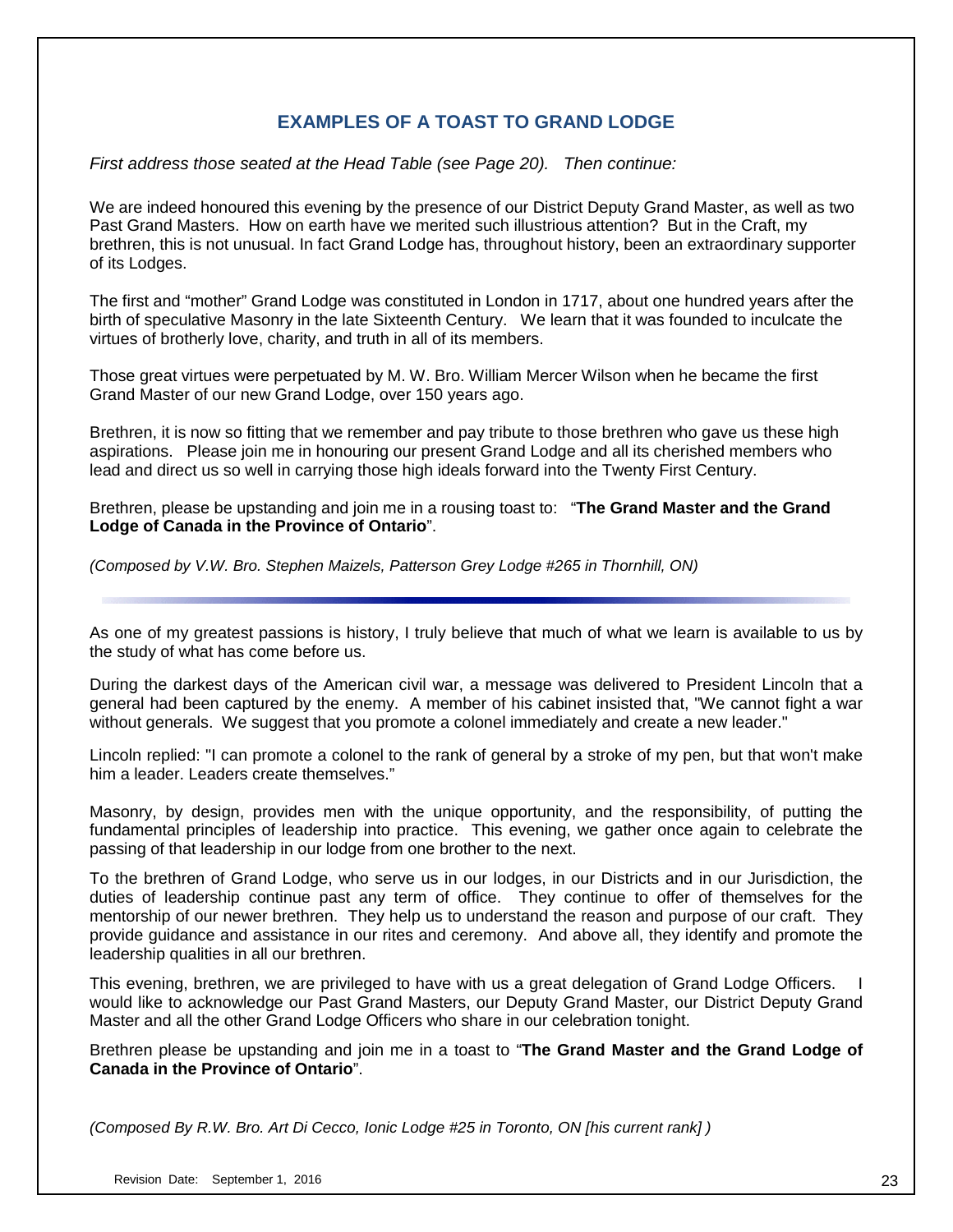## **EXAMPLE OF A TOAST TO THE NEWLY INSTALLED AND INVESTED OFFICERS**

I have been asked to propose the toast to the Newly Installed and Invested Officers of this lodge for the ensuing Masonic year. It is such a pleasure to do so, as our Officers are very important to the lodge.

We are fortunate to have such a fine lodge. We have no doubt that it will become even better this year. There are at least two reasons for this.

The first is the outstanding leadership that will be provided to us by our Master Elect. He will provide us with the wisdom, vision, goals and understanding that will guide us this year.

The second will be the equally outstanding work we know will be offered to us by the elected and appointed Officers. The Officers are central to the success of any lodge. We rely on them in so many ways. They:

- Prepare the lodge;
- Introduce and accommodate visitors;
- Participate in our rituals and ceremonies;
- Look after our accounts and finances;
- Arrange our banquets;
- Record our history and proceedings;
- Offer advice and guidance to the Worshipful Master, when called upon to do so.

To those brethren who have been chosen to take on a larger role within the lodge, we say thank you. Your willingness to assume a larger commitment, to take on greater responsibility, to offer yourselves as examples to others, is deeply appreciated. We will be a better lodge from your efforts.

But this is not solely about improving the lodge. It is also about you. Your willingness to serve as an Officer in this lodge represents another important step in your Masonic journey. It will be part of your development in Masonry. It is part of your path to enlightenment. We know you will work hard. And at the end of this year, you will be both better Masons and better persons. Thank you – and enjoy your journey.

Brethren – please join me in a Toast to our Newly Installed and Invested Officers.

*(By W. Bro. Walter Pedersen, Patterson Grey Lodge #265 in Thornhill, ON)*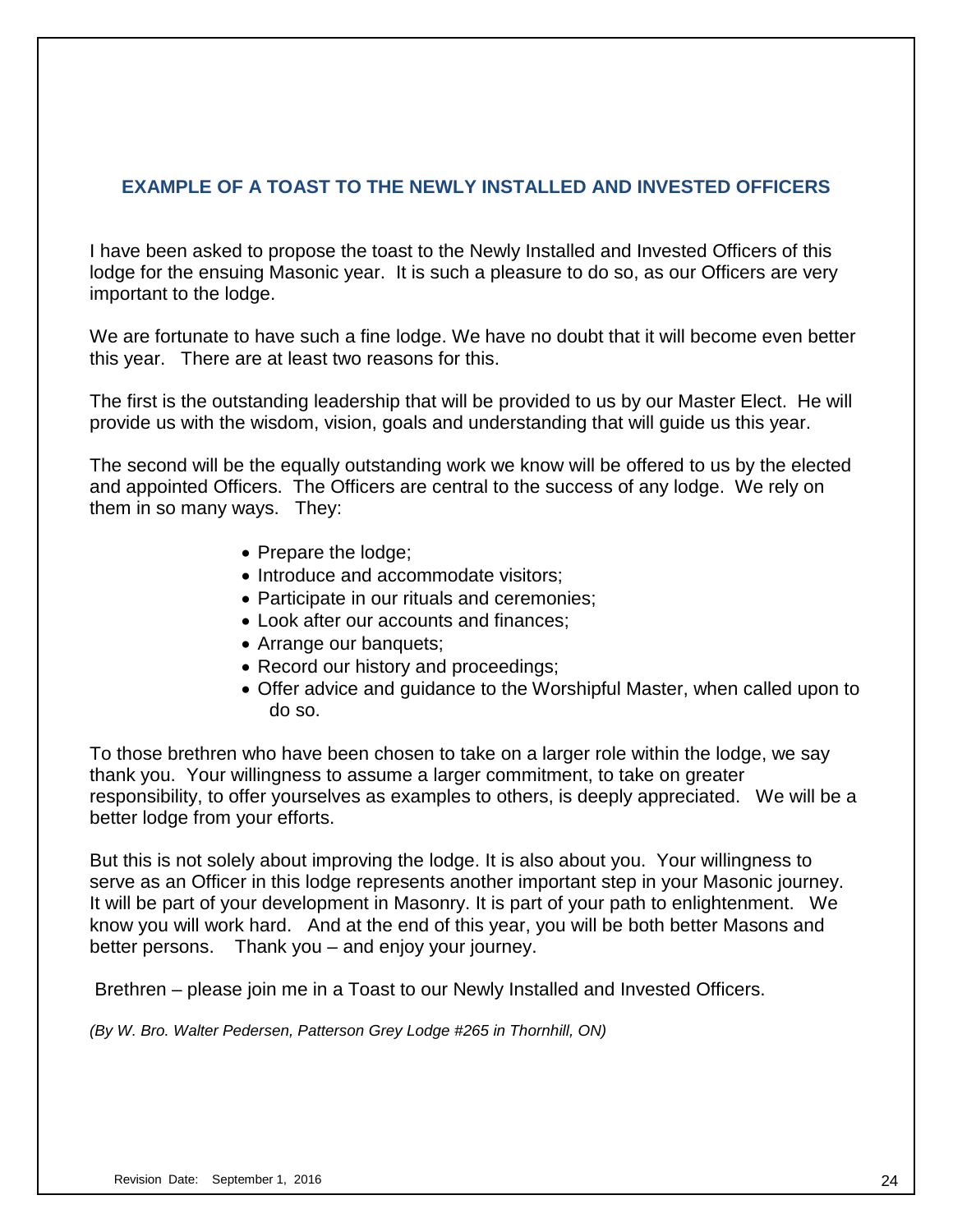## **EXAMPLES OF TOASTS TO THE VISITORS**

In the few short years since my knocking at the door of Freemasonry there is one question that never occurred to me until now.

The reason this question became the subject of some thought now was because I was given the honour of proposing the Toast to our Visitors this evening, on this very special occasion.

And it struck me … why is it the "Toast to the Visitors" and not "The Toast to Our Guests"? After all when we invite company to our homes, we say "we are having guests".

I had the choice of polling an opinion from 30 or 40 Past Masters, or checking the FREE DICTIONARY web site. Yes ... You got it right. … I chose the latter approach. Here, brethren, is what I found.

**Definition** of **guest** [by the Free Online Dictionary](http://www.thefreedictionary.com/guest)

One who is a **recipient of hospitality at the home or table of another**.

**Define of Visitor** [by Dictionary.com](http://dictionary.reference.com/browse/visitor)

A person who visits, as for reasons of **friendship, business, duty, or the like.**

And there, my brethren, was the simple answer. The Guest simply receives benefit but the Visitor comes for a purpose.

That purpose for the Masonic visitor is to bring friendship, warmth and participation. They do not take from us, but they do bring to us. They enhance our banquets and our ceremonies by their presence and are a fundamental part of every Lodge they visit.

We are indeed fortunate as Freemasons to be able to visit other Lodges. Above all, we are fortunate to be able to receive such wonderful visitors as we have with us this evening.

And so, my brethren of **Langley Lodge**, let us show our Visitors how much we appreciate what they bring to us tonight. Please charge your glasses, be upstanding, and join me in a hearty toast **to our Visitors and may they return often.**

*(By V.W. Bro. Stephen Maizels, Patterson Grey Lodge #265 in Thornhill, ON)*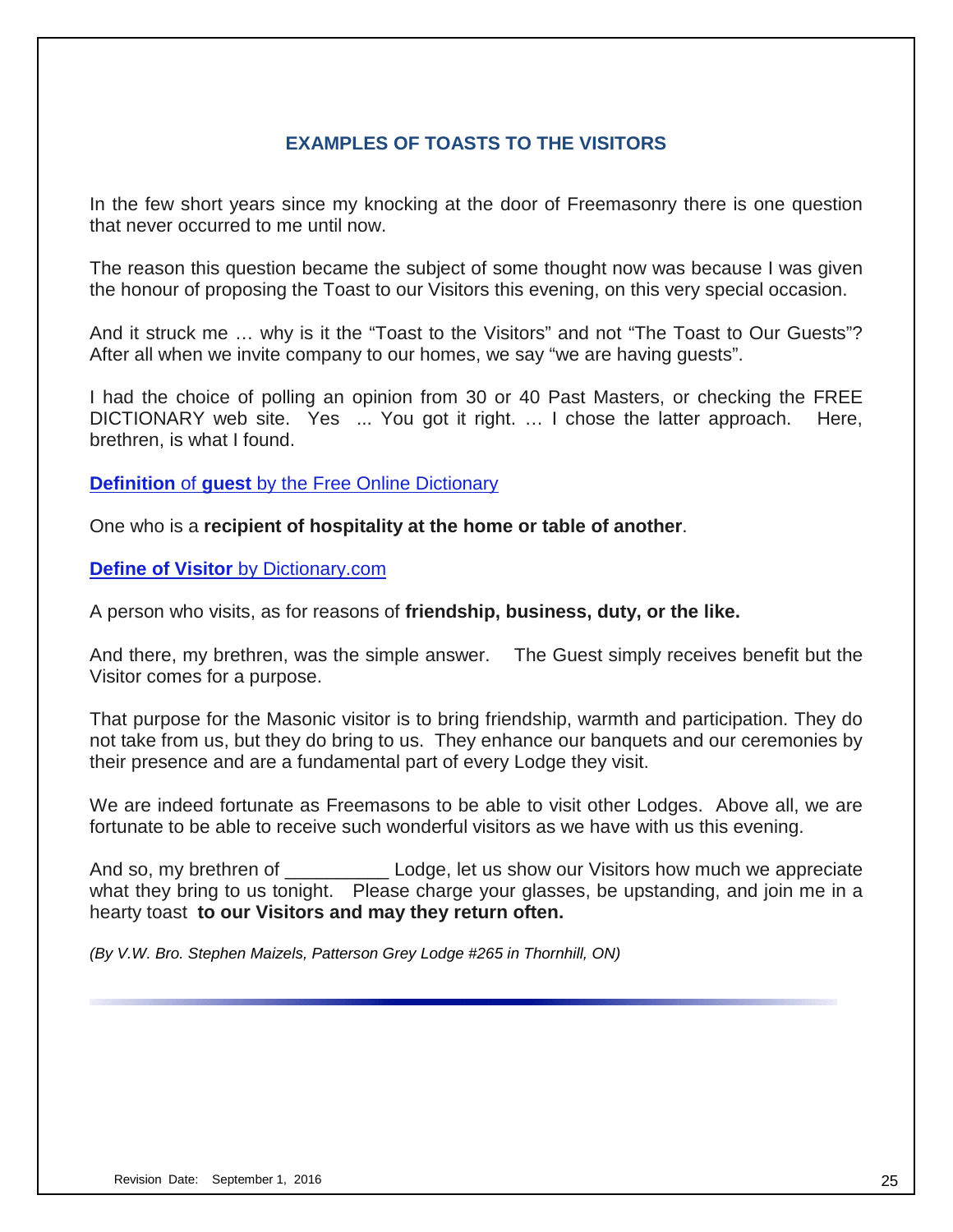## **EXAMPLES OF TOASTS TO THE VISITORS (continued)**

It is a pleasure to have this opportunity to propose what I consider the most important toast of the evening – a toast to our visitors. On occasions like tonight, when we are honoured by having our DDGM with us, it is also gratifying to see that so many distinguished visitors have accompanied him. I use the term distinguished advisably, since it is my belief that every visitor is someone special and should be treated as such.

Each one of the visitors here tonight comes for a reason best known to himself; respect for Grand Lodge, admiration for our DDGM, or perhaps an interest in the running of our lodge. All are good reasons but underlying them all is a desire to join with fellow Freemasons for an evening of friendship and brotherly love; something that can never be measured in terms of worldly values. I trust that we, the members of **Langle 2** Lodge, have greeted you, and treated you each and all as someone special. May you continue to be a visitor as our hand of fellowship is always extended.

Brethren of \_\_\_\_\_\_\_\_\_\_\_\_\_ Lodge, will you please be upstanding and join me in a toast to our visiting brethren. To our visitors.

*(Courtesy of the Grand Lodge of British Columbia and Yukon)*

My dear brethren, if you cast your mind back to the ceremony of your initiation, many wonderful images may flash across the screen of your memory. You had just been made a Mason and the experience was overwhelming. A book, a poem, or a song could be written about that experience and still not fully encompass the wonderful and very different feeling that filled your mind. But the one aspect that may have gone almost unnoticed by you was the presentation to you of your Lodge dues card. That card demonstrated that you are both a member in good standing of your Lodge and also a member of the Craft.

Clearly you do not need that card to gain entry to your own Lodge, as your new brethren know full well that you have joined them. What that card does do for you, however, is to demonstrate that you are a fully-accredited member of a constituent Lodge of the Grand Lodge of Canada in the Province of Ontario. When presented at the door of any Lodge in our Jurisdiction, (or any other Jurisdiction that we recognize), it will, - along with a small test of your authenticity - gain you admission and a very warm welcome.

Tonight, here at our Investiture Ceremony, we hope that you, our visiting brethren, have felt that sincerity and affection of our Lodge's welcome and that you will not hesitate to again grace our Lodge with your presence without waiting too long. We indeed have felt YOUR warmth and friendship and deeply appreciate it.

Brethren of **Example 2** Lodge, please be upstanding and join me in a resounding toast to all of our gracious visitors.

## To our visitors!

*(By V.W. Bro. Stephen Maizels, Patterson Grey Lodge #265 in Thornhill, ON)*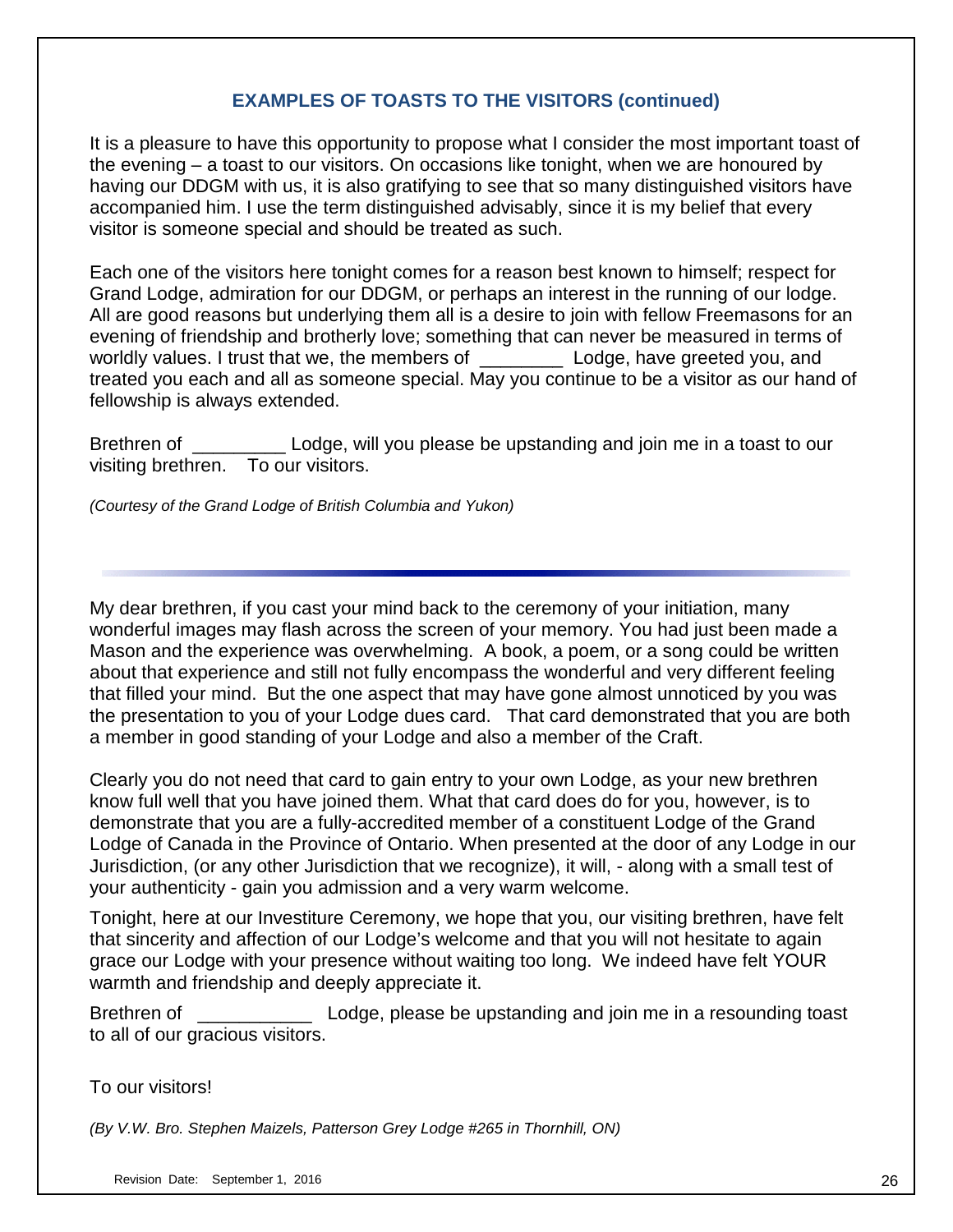# **2016 – 2017 GRAND LODGE OFFICERS Order of Introduction - Entering Lodge (as per the Grand Master)**

# **PRESENTING:**

|   | <b>GRAND MASTER, PAST GRAND MASTERS and the DEPUTY GRAND MASTER.</b> |    |                                                     |  |  |  |  |  |
|---|----------------------------------------------------------------------|----|-----------------------------------------------------|--|--|--|--|--|
|   | M.W. Bro. John C. Green, (Grand Master)                              |    | M.W. Bro. Gary L. Atkinson                          |  |  |  |  |  |
| 2 | M.W. Bro. Ronald E. Groshaw                                          |    | M.W. Bro. Allan J. Petrisor                         |  |  |  |  |  |
| 3 | M.W. Bro. William R. Pellow                                          |    | M.W. Bro. D. Garry Dowling, (Custodian of The Work) |  |  |  |  |  |
| Δ | M.W. Bro. C. Edwin Drew                                              | 10 | M.W. Bro. Donald A. Campbell                        |  |  |  |  |  |
| 5 | M.W. Bro. Terence Shand, (Grand Secretary)                           | 11 | R.W. Bro. Paul E. Todd (Deputy Grand Master)        |  |  |  |  |  |
|   | M.W. Bro. Donald H. Mumby                                            |    |                                                     |  |  |  |  |  |

# **District Deputy Grand Master**: **R.W. Bro.**

**District**

## **INTRODUCING:**

| The District Deputy Grand Masters (43 Districts) |                          |                     |           |                              |                      |  |  |
|--------------------------------------------------|--------------------------|---------------------|-----------|------------------------------|----------------------|--|--|
|                                                  | <b>NAME</b>              | <b>DISTRICT</b>     |           | <b>NAME</b>                  | <b>DISTRICT</b>      |  |  |
| R.W. Bro.                                        | Neil A. Lundberg         | Algoma              | R.W. Bro. | Robert H. Clarke             | Ottawa 2             |  |  |
| R.W. Bro.                                        | Rodney N.Caughill        | Algoma East         | R.W. Bro. | Andrew C. Stevenson          | Peterborough         |  |  |
| R.W. Bro.                                        | Fred S. Sebring          | <b>Brant</b>        |           | R.W. Bro. Stewart Westhead   | <b>Prince Edward</b> |  |  |
| R.W. Bro.                                        | James O.Wark             | <b>Bruce</b>        |           | R.W. Bro. Richard A. Denison | St Lawrence          |  |  |
| R.W. Bro.                                        | David J. Robert          | Chatham             |           | R.W. Bro. Reginold D. Coniam | St Thomas            |  |  |
| R.W. Bro.                                        | Andrew B. Ciastek        | Eastern             | R.W. Bro. | Ivan A. Bryce                | Sarnia               |  |  |
| R.W. Bro.                                        | Daniel W. Chamney        | <b>Essex County</b> | R.W. Bro. | Terence P. Ridgeway          | South Huron          |  |  |
| R.W. Bro.                                        | Jeffrey E. Gatcke        | Frontenac           | R.W. Bro. | Jason B.Ashley               | Sudbury Manitoulin   |  |  |
| R.W. Bro.                                        | Terry W. Kirk            | Georgian North      | R.W. Bro. | lan B. MacPherson            | Temiskaming          |  |  |
| R.W. Bro.                                        | Phillip J. Laundry       | Georgian South      | R.W. Bro. | Lawrence Ben-Eliezer         | Toronto D.V.         |  |  |
| R.W. Bro.                                        | Robert V. Rouinding      | Grey                | R.W. Bro. | Gerald J. Newall             | <b>Toronto East</b>  |  |  |
| R.W. Bro.                                        | R. Larry Hinkley         | <b>Hamilton A</b>   | R.W. Bro. | Sahabettin F. Benli          | Toronto H.V.         |  |  |
| R.W. Bro.                                        | Ray A. Young             | Hamilton B          | R.W. Bro. | J. Manoj Dave                | <b>Toronto West</b>  |  |  |
| R.W. Bro.                                        | Craig L. Knapman         | Hamilton C          | R.W. Bro. | Lawrence Bell                | Victoria             |  |  |
| R.W. Bro.                                        | <b>Michael Graystone</b> | London E            | R.W. Bro. | R. Ron Bock                  | Waterloo             |  |  |
| R.W. Bro.                                        | Jeffrey E. Davidson      | London W            | R.W. Bro. | Robert S. Wilson             | Wellington           |  |  |
| R.W. Bro.                                        | Thomas A. Wills          | Niagara A           | R.W. Bro. | Robert D. Kilowski           | Western              |  |  |
| R.W. Bro.                                        | Nicholas I. Andras       | Niagara B           | R.W. Bro. | S. James Harrison            | <b>Wilson North</b>  |  |  |
| R.W. Bro.                                        | Matthew E. Plant         | Nipissing Muskoka   | R.W. Bro. | William P. Butler            | Wilson South         |  |  |
| R.W. Bro.                                        | Keith P. Heydon          | North Huron         | R.W. Bro. | Ross T. Guerrero             | York                 |  |  |
| R.W. Bro.                                        | John Wallace             | Ontario             |           |                              |                      |  |  |
| R.W. Bro.                                        | Trevor L. Hemmerling     | Ottawa 1            |           |                              |                      |  |  |

| <b>GRAND LODGE OFFICERS</b> |                    |                                     |  |  |  |  |
|-----------------------------|--------------------|-------------------------------------|--|--|--|--|
| R.W. Bro.                   | Maher Eid          | <b>Grand Senior Warden</b>          |  |  |  |  |
| R.W. Bro.                   | Adriaan de Vries   | <b>Grand Junior Warden</b>          |  |  |  |  |
| R.W. Bro.                   | David Leggatt      | <b>Grand Chaplain</b>               |  |  |  |  |
| R.W. Bro.                   | Thomas W. Hogeboom | <b>Grand Treasurer</b>              |  |  |  |  |
| R.W. Bro.                   | Edward T. Evans    | <b>Grand Registrar</b>              |  |  |  |  |
| R.W. Bro.                   | Paul Johnson       | <b>Grand Director of Ceremonies</b> |  |  |  |  |